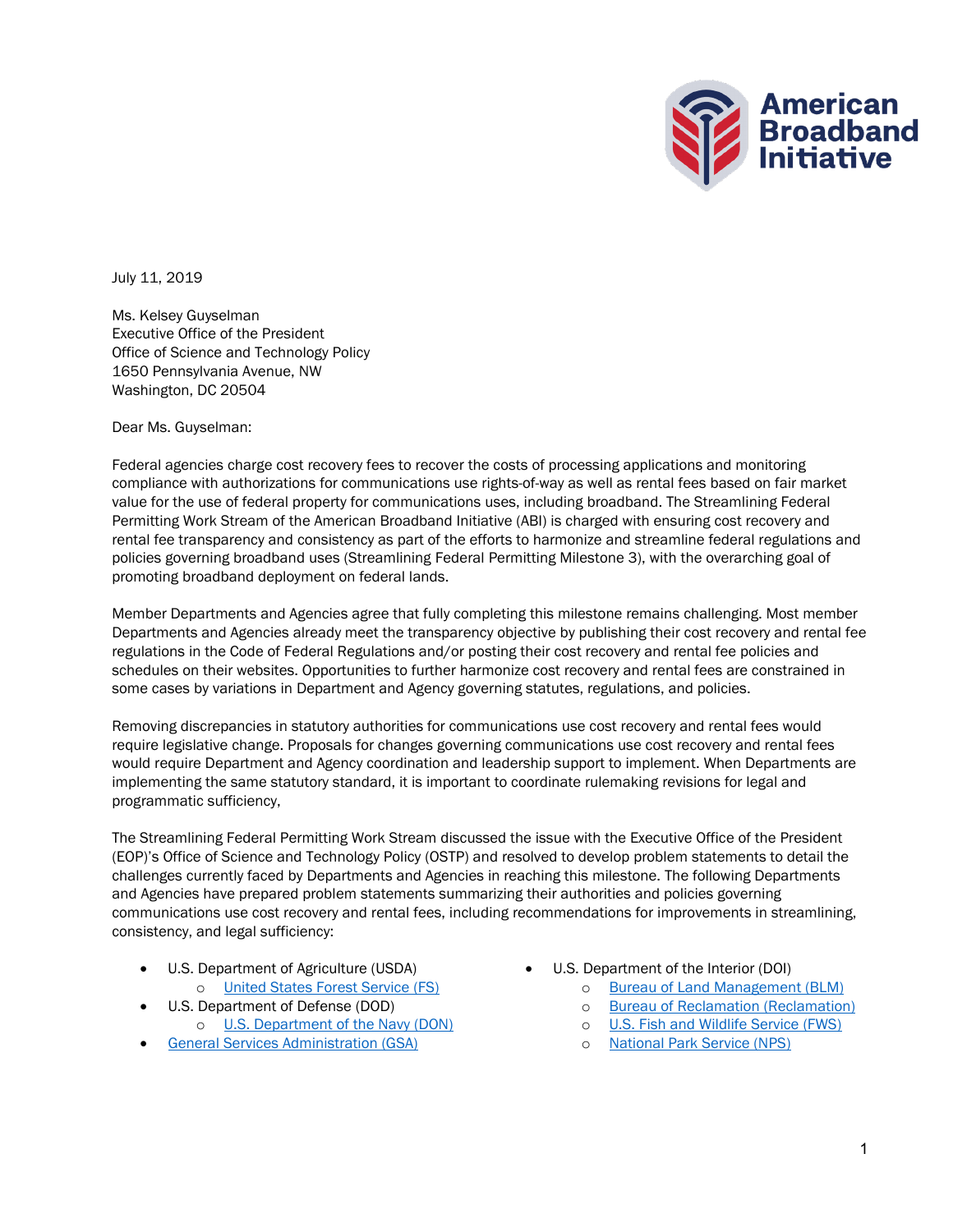

| Name of<br><b>Agency</b> | Applicable<br><b>Statutes</b>                                          | <b>Types of Fees</b><br>and Applicable<br><b>Legal Standards</b>                                              | <b>Payment</b><br><b>Method</b> | <b>Recommendations</b>                                                                                                                                                                                                                                                                                                                       |
|--------------------------|------------------------------------------------------------------------|---------------------------------------------------------------------------------------------------------------|---------------------------------|----------------------------------------------------------------------------------------------------------------------------------------------------------------------------------------------------------------------------------------------------------------------------------------------------------------------------------------------|
| <b>FS</b>                | <b>Federal Land</b><br>Policy and<br>Management Act<br>of 1976 (FLPMA) | Cost recovery<br><b>Rental Fee</b><br>Schedule (FMV)                                                          |                                 | USDA and DOI should consistently<br>implement section 504(g) of FLPMA, which<br>requires both BLM and the USFS to charge<br>rent based on fair market value for<br>communications uses, and which provides<br>the same authority for cost recovery fees for<br>both agencies                                                                 |
| <b>DON</b>               | 10 United States<br>Code (U.S.C.)<br>2667, 2668                        | Cost Recovery<br><b>Rental Fee</b><br>(FMV)                                                                   | Pay.gov                         | Require users to utilize the pay.gov system                                                                                                                                                                                                                                                                                                  |
| <b>BLM</b>               | <b>FLPMA</b><br>43 Code of<br>Federal<br>Regulation (C.F.R.)<br>2800   | <b>Cost Recovery</b><br><b>Rental Fee</b><br>Schedule (FMV)                                                   |                                 | Issue a rule change to propose a<br>communications rent schedule based on the<br>type of uses at a facility, and U.S. Census<br>population data by countyThis approach<br>would allow for consistent and transparent<br>application of the rental fee schedule                                                                               |
| Reclamation              | 43 C.F.R. 429                                                          | <b>Application Fee</b><br>Cost Recovery<br>Appraisal, Rental<br>Fee schedule, or<br>waiver valuation<br>(FMV) |                                 | Reclamation land and realty staff will<br>continue to use the host of tools available to<br>determine use fees. The market value<br>definition in the Uniform Appraisal Standards<br>for Federal Land Acquisitions (yellow book)<br>guides the process to meet regulation.<br>Consistent and proven methods will be<br>utilized to get there |
| <b>FWS</b>               | 50 C.F.R. 29.21-<br>2(a)(2)<br>16 U.S.C.<br>668dd(d)(2)                | <b>Cost Recovery</b><br>Rental Fee set<br>by appraisal<br>(FMV)                                               |                                 | Authorizing all agencies to retain cost<br>recovery fees for permit processing could<br>increase the amount of agency staff time /<br>resources available to support this activity,<br>and, consequently, decrease permit<br>processing times                                                                                                |
| <b>NPS</b>               | 54 U.S.C. 103104<br>36 C.F.R. 14.26                                    | Cost Recovery<br>Rental Fee set<br>by appraisal<br>(FMV)                                                      |                                 | The NPS is working with the Department of<br>the Interior (DOI), the Office of the Solicitor,<br>and the DOI Appraisal and Valuation Services<br>Office to evaluate whether there is an<br>appropriate alternative to appraisals for NPS<br>ROW permits                                                                                      |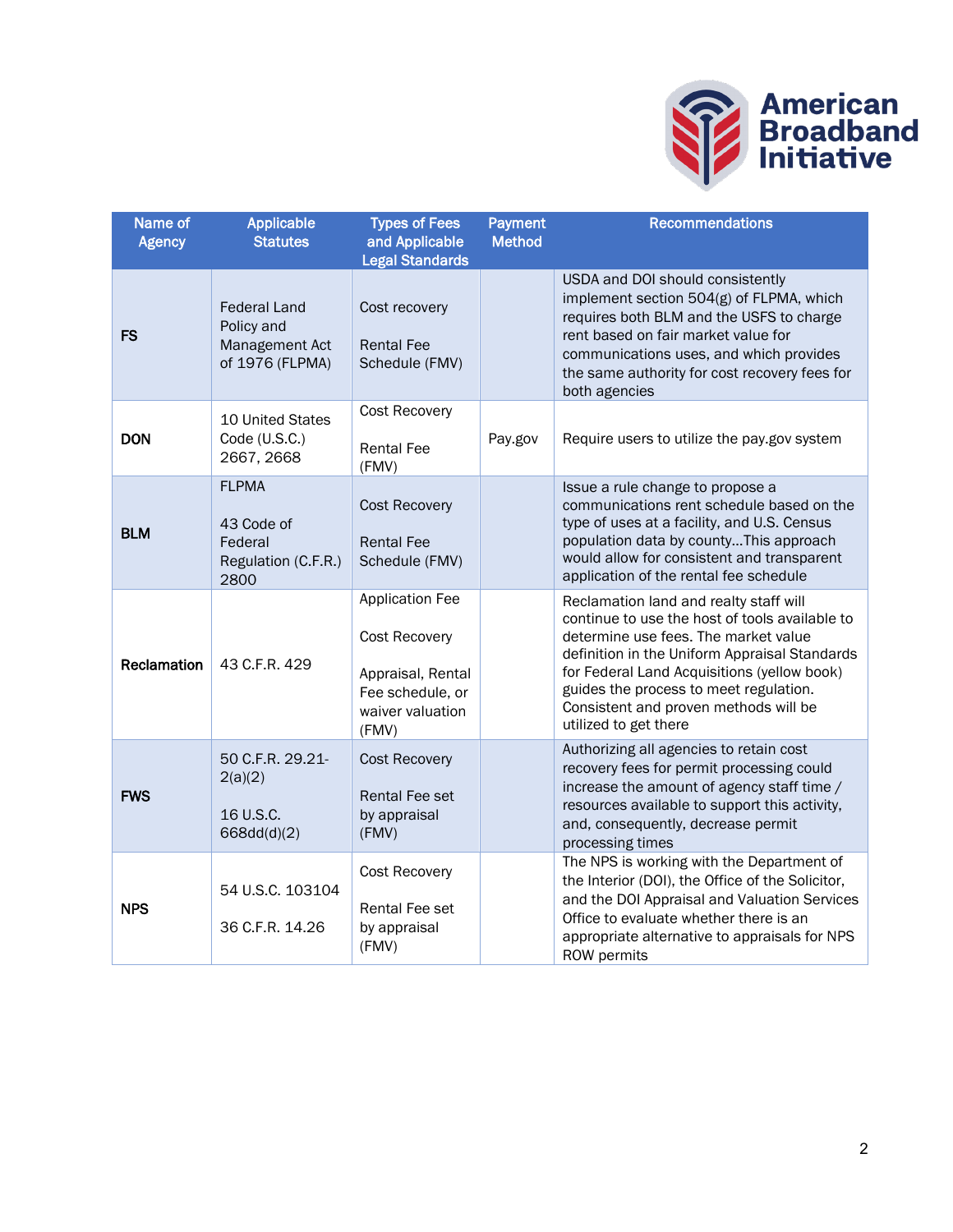| Name of<br><b>Agency</b> | <b>Applicable</b><br><b>Statutes</b>                                       | <b>Types of Fees</b><br>and Applicable<br><b>Legal Standards</b> | <b>Payment</b><br><b>Method</b> | <b>Recommendations</b>                                                                                                                                                                                                                                                                                                                                                                         |
|--------------------------|----------------------------------------------------------------------------|------------------------------------------------------------------|---------------------------------|------------------------------------------------------------------------------------------------------------------------------------------------------------------------------------------------------------------------------------------------------------------------------------------------------------------------------------------------------------------------------------------------|
| <b>GSA</b>               | 40 U.S.C. 581(h)<br>(1)<br>54 U.S.C 306121,<br>306122<br>47 U.S.C. 1455(b) | Cost Recovery<br>Negotiated<br>commercial<br>market rate         |                                 | GSA has a number of authorities that it will<br>continue to use to facilitate the deployment<br>of commercial antennas on Federal property,<br>including 40 U.S.C. 581(h)(1), section 111,<br>section 412 of the Consolidated<br>Appropriations Act, 2005, title V, General<br>Services Administration, General Provisions,<br>Public Law 108-447, and for surplus<br>property, 40 U.S.C. 543. |

The Streamlining Federal Permitting Work Stream presents these problem statements to inform the discussion and welcomes ongoing engagement with EOP to identify appropriate next steps given the challenges outlined in these summaries.

Respectfully,

Darrell Smith U.S. Department of Homeland Security Cybersecurity and Infrastructure Security Agency Streamlining Federal Permitting Co-Chair

Karen Montgomery U.S. Department of the Interior Bureau of Land Management Streamlining Federal Permitting Co-Chair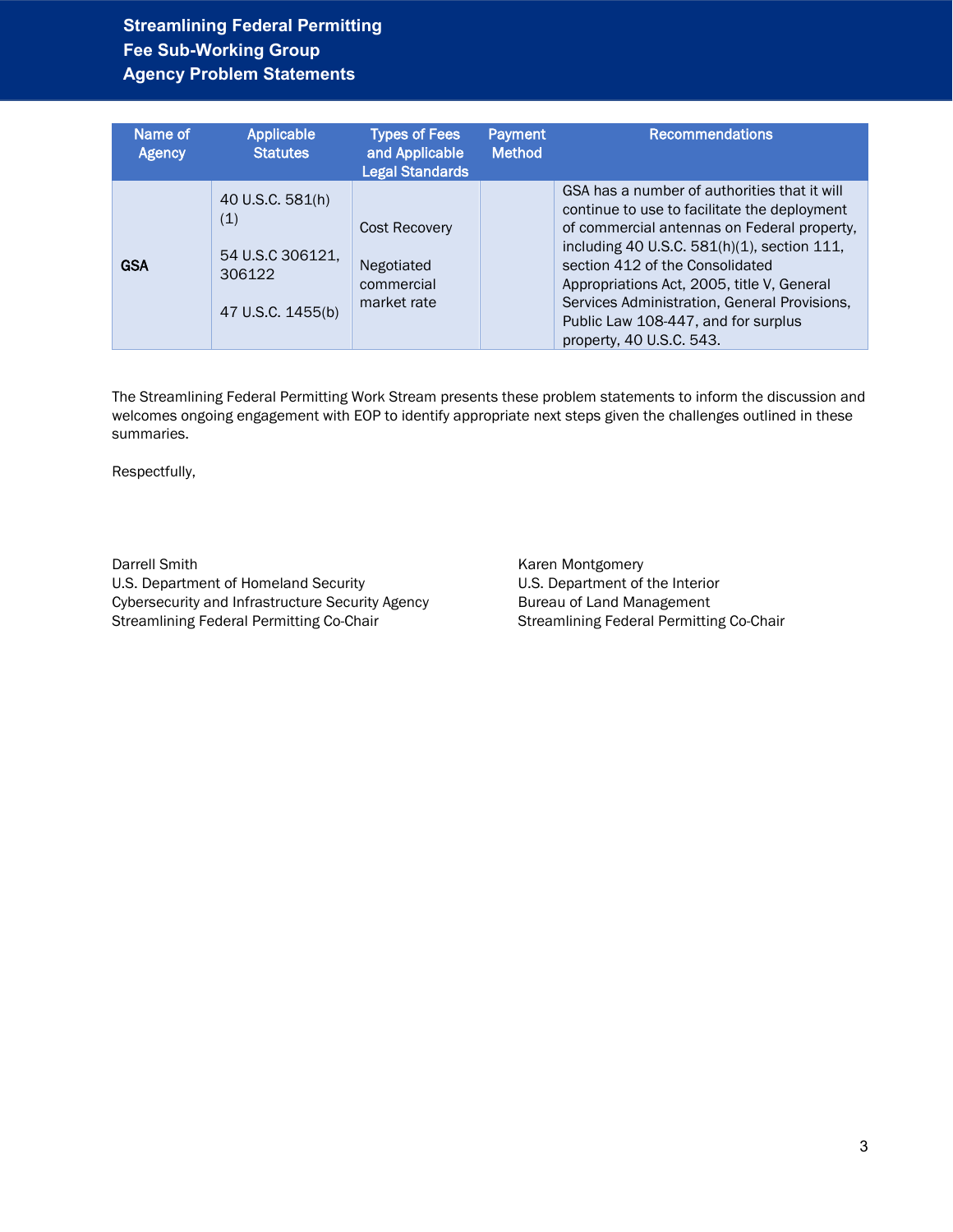<span id="page-3-0"></span>

### USDA FS Fee Problem Statement

#### Summary of Communications Infrastructure-Related Rental Fee Procedures

Communications uses on federal lands are managed by the U.S. Department of the Interior (DOI), Bureau of Land Management (BLM), and the U.S. Department of Agriculture, U.S. Forest Service (FS) under the same statutory authority, the Federal Land Policy and Management Act (FLPMA). FLPMA requires both agencies to charge rent for communications uses based on fair market value.

For communications uses, the FS and BLM have identical rental fee schedules (fee schedule). The current fee schedule is based off appraisals that were completed in the late 1980s and early 1990s. The Forest Service implemented the fee schedule in 1996 and it has not been updated since that time. It has been indexed annually based on the CPI-U.

Our rental fees are based on the type of use and the population of the largest community served by the communications site. The agencies calculate communications use rent by charging 100 percent of the highestvalue use from the rent schedule, but only 25 percent of the scheduled rate for all other tenant uses, which involve owning, operating, and reselling a communications service. The agencies do not charge at all for customer uses, which involve owning and operating, but not reselling, a communications service. Further, the agencies do not charge for a communications facility manager's use if it is not the highest-value use or equal to the highest-value use. These discounts and waivers are not consistent with applicable law and are not typical of the private sector.

|                                                                      | <b>Calendar Year 2019</b> |                        |                                       |                                                                         |                                            |                                                              |                                                         |                                                                                  |              |                                                        |
|----------------------------------------------------------------------|---------------------------|------------------------|---------------------------------------|-------------------------------------------------------------------------|--------------------------------------------|--------------------------------------------------------------|---------------------------------------------------------|----------------------------------------------------------------------------------|--------------|--------------------------------------------------------|
| <b>ZONES</b> and<br><b>POPULATION</b>                                | <b>TELEVISION</b>         | <b>AM/FM</b><br>RADIO* | <b>CABLE</b><br><b>TELEVISION</b>     | <b>BROADCAST</b><br><b>TRANSLATOR</b><br><b>LPTV/LPFM</b>               | CMRS/<br><b>FACILITY</b><br><b>MANAGER</b> | <b>CELLULAR</b><br><b>TELEPHONE</b><br>and<br>$PCS^{\pm\pm}$ | <b>PRIVATE</b><br><b>MOBILE RADIO</b><br><b>SERVICE</b> | <b>MICROWAVE</b><br>and<br>Wireless Internet<br><b>Service Provider</b><br>(ISP) | <b>OTHER</b> | <b>PASSIVE REF.</b><br>& LOCAL EXCH.<br><b>NETWORK</b> |
| Zone 1<br>5,000,000 plus                                             | \$73,850.82 \$55,798.41   |                        | <b>INSUFFICIENT</b>                   | <b>INSUFFICIENT</b>                                                     | \$19,693.54 \$19,693.54                    |                                                              | \$16,411.29                                             | \$16,411.29                                                                      | \$123.08     |                                                        |
| Zone 2<br>2,500,000 to<br>4,999,999                                  |                           |                        |                                       | \$49,233.87 \$34,463.70 MARKET DATA MARKET DATA \$16,411.29 \$16,411.29 |                                            |                                                              | \$9,846.79                                              | \$13,129.06                                                                      | \$123.08     |                                                        |
| Zone 3<br>1,000,000 to<br>2,499,999                                  | \$29,540.36 \$22,975.82   |                        | <b>FEE TO BE</b><br><b>DETERMINED</b> | <b>FEE TO BE</b><br><b>DETERMINED</b>                                   | \$13,129.06 \$13,129.06                    |                                                              | \$9,846.79                                              | \$11,487.90                                                                      | \$123.08     | <b>RENTAL FEES</b><br><b>FOR</b>                       |
| Zone 4<br>500,000 to<br>999,999                                      | \$22,975.82 \$16,411.29   |                        | <b>BY APPRAISAL</b><br>OR OTHER       | BY APPRAISAL \$8,205.64<br><b>OR OTHER</b>                              |                                            | \$9,846.79                                                   | \$6,564.51                                              | \$9,026.20                                                                       | \$123.08     | <b>THESE</b><br><b>USES</b><br>ARE                     |
| Zone 5<br>300,000 to<br>499.999                                      | \$19,693.54 \$13,129.06   |                        | <b>METHODS</b>                        | <b>METHODS</b>                                                          | \$6,564.51                                 | \$8,205.64                                                   | \$4,102.82                                              | \$4,102.82                                                                       | \$123.08     | <b>DETERMINED</b><br>BF                                |
| Zone 6<br>100,000 to<br>299,999                                      | \$9,846.79                | \$6,564.51             | \$3,938.69                            | \$3,938.69                                                              | \$4,923.38                                 | \$6,564.51                                                   | \$3,282.27                                              | \$3,282.27                                                                       | \$123.08     | <b>EACH</b><br><b>USFS REGION</b>                      |
| Zone 7<br>50,000 to<br>99,999                                        | \$4,923.38                | \$3,282.27             | \$1,969.37                            | \$1,969.37                                                              | \$1,969.37                                 | \$4,923.38                                                   | \$1.641.13                                              | \$2,461.69                                                                       | \$123.08     |                                                        |
| Zone 8<br>25,000 to<br>49,999                                        | \$2,461.69                | \$1,969.37             | \$1,641.13                            | \$820.53                                                                | \$1,641.13                                 | \$4,102.82                                                   | \$984.66                                                | \$2,461.69                                                                       | \$123.08     |                                                        |
| Zone 9<br><b>LESS THAN</b><br>25,000<br><b>Index Factor is 1.029</b> | \$1,969.37                | \$1,477.00             | \$984.66                              | \$164.09                                                                | \$984.66                                   | \$4,102.82                                                   | \$574.40                                                | \$2,461.69                                                                       | \$123.08     |                                                        |

#### RENTAL FEE SCHEDULE FOR COMMUNICATIONS USES

\*RENTAL FEE FOR AM RADIO IS 70% OF THE FM SCHEDULED RENT

\*\* Ako includes Enhanced Specialized Mobile Radio (ESMR), Improved Mobile Telephone Service (IMTS), Air-to-Ground, Offshore Radio Telephone Service, Cell Site Extenders, and Local Multipoint Distrib

\*\*\* For ISP populations between 1-1000, use the applicable Regional Local Exchange Network schedule.

For wired uses (fiber), the FS and BLM utilize an identical linear right-of-way fee schedule. The fees are based on a per-acre rental fee by state, county and type of linear right-of-way use.

#### Summary of Processing and Application Fee Procedures

The FS and BLM charge cost recovery fees under FLPMA for processing applications for land use applications and monitoring compliance with land use authorizations.

Cost recovery fees are charged to specific applicants and holders to cover costs associated with their applications and authorizations. Cost recovery fees do not cover the programmatic costs of administering the communications uses program.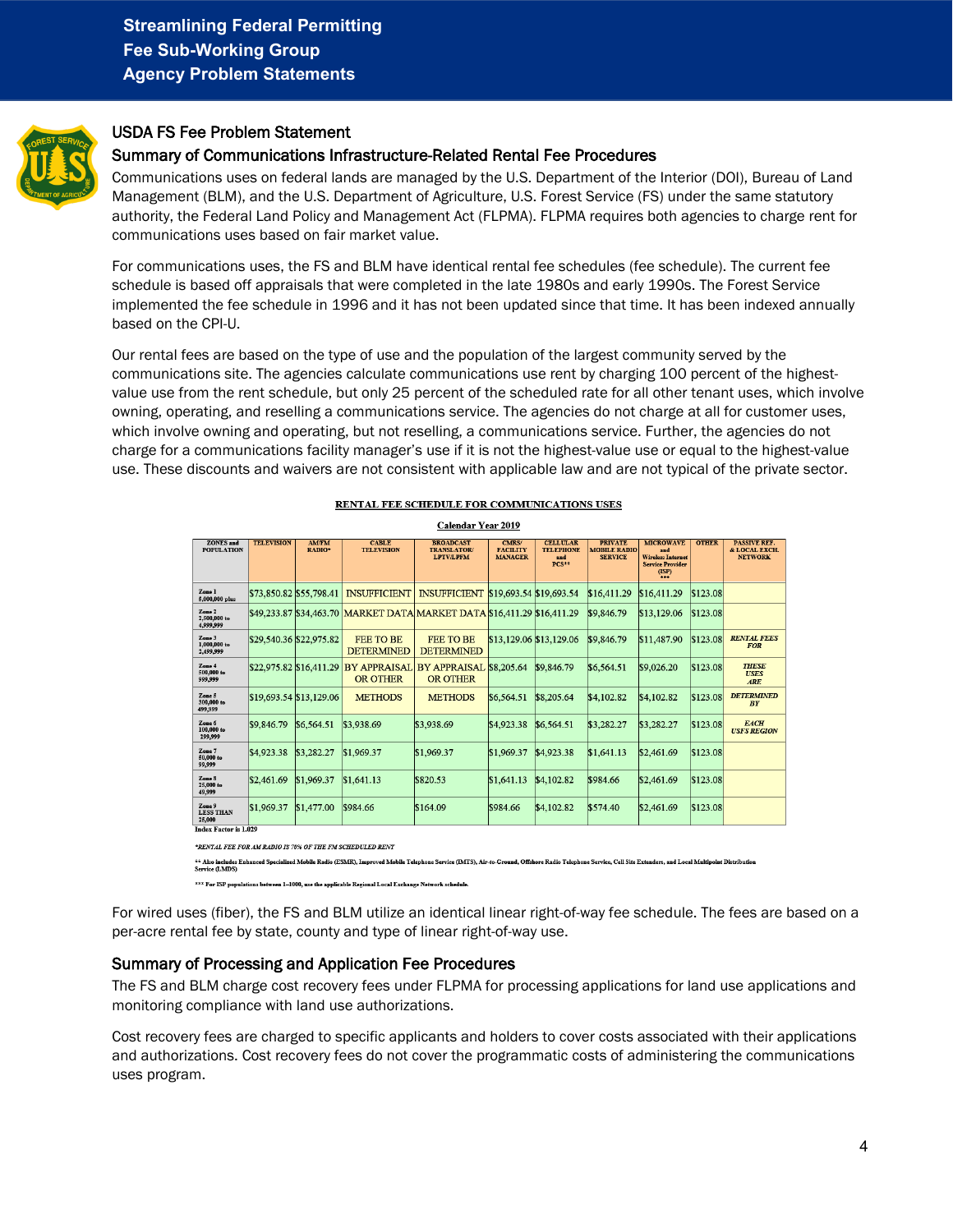| Category | <b>Hours</b> | Processing/Monitoring Fee CY2019 |
|----------|--------------|----------------------------------|
| 1        | $1-8$        | \$128                            |
| 2        | $8-24$       | \$451                            |
| 3        | 24-36        | \$850                            |
| 4        | 36-50        | \$1218                           |
| 5        | Varies       | As specified in the agreement.   |
| 6        | >50          | Full reasonable costs.           |
|          |              |                                  |

#### Current Forest Service Cost Recovery Fee Schedule

#### Recommendations and Opportunities

As the two largest federal land management agencies operating under the same statutory authority (FLPMA), it is important for the FS and BLM to have consistent regulations and policies. Industry stakeholders value this consistency and predictability in our fee schedules and policies.

As required by section 504(g) of FLPMA, the two agencies should be in alignment and develop a joint rental fee schedule based on fair market value.

<span id="page-4-0"></span>

| Fee Type                                         | <b>Statute/Regulation</b><br><b>Name</b>                                                  | <b>Excerpt</b>                                                                                                                                                                                                                                                                                                                                       |
|--------------------------------------------------|-------------------------------------------------------------------------------------------|------------------------------------------------------------------------------------------------------------------------------------------------------------------------------------------------------------------------------------------------------------------------------------------------------------------------------------------------------|
| <b>Rental Fee</b>                                | Title V of the Federal<br>Land Policy and<br>Management Act, 43<br>U.S.C. 1764(g)         | Section 504(g) "The holder of a right-of-way shall<br>pay in advance the fair market value thereof, as<br>determined by the Secretary granting, issuing, or<br>renewing such right-of-way."                                                                                                                                                          |
|                                                  | 36 C.F.R. 251.57(a)(1)                                                                    | "The fee shall be based on the fair market value of<br>the rights and privileges authorized, as determined<br>by appraisal or other sound business management<br>principles."                                                                                                                                                                        |
| <b>Cost Recovery</b><br>Fee                      | Title V of the Federal<br>Land Policy and<br>Management Act, 43<br>U.S.C. 1761-1771       | Section 504(g) "The Secretary concerned<br>may,require an applicant for a or a holder of a<br>right-of-way to reimburse the United States for all<br>reasonable administrative and other costs incurred<br>in processing an application for such right-of-way<br>and in inspection and monitoring of construction,<br>operation, and termination"    |
|                                                  | 36 C.F.R. 251.58(a)                                                                       | "Assessment of fees to recover agency processing<br>and monitoring costs. The Forest Service shall<br>assess fees to recover the agency's costs for special<br>use applications and monitoring costs for special<br>use authorizations"                                                                                                              |
| Programmatic<br>Administrative<br>Fee (Proposed) | Title VIII, Subtitle G,<br>Section 8705, of the<br>Agriculture Improvement<br>Act of 2018 | Section 8705(c)(3) "A structure of fees for-(A)<br>submitting an application(B) issuing<br>communications use authorizations, based on the<br>cost to the Forest Service of any maintenance or<br>other activities required to be performed by the<br>Forest Service as a result of the location or<br>modification of the communications facility." |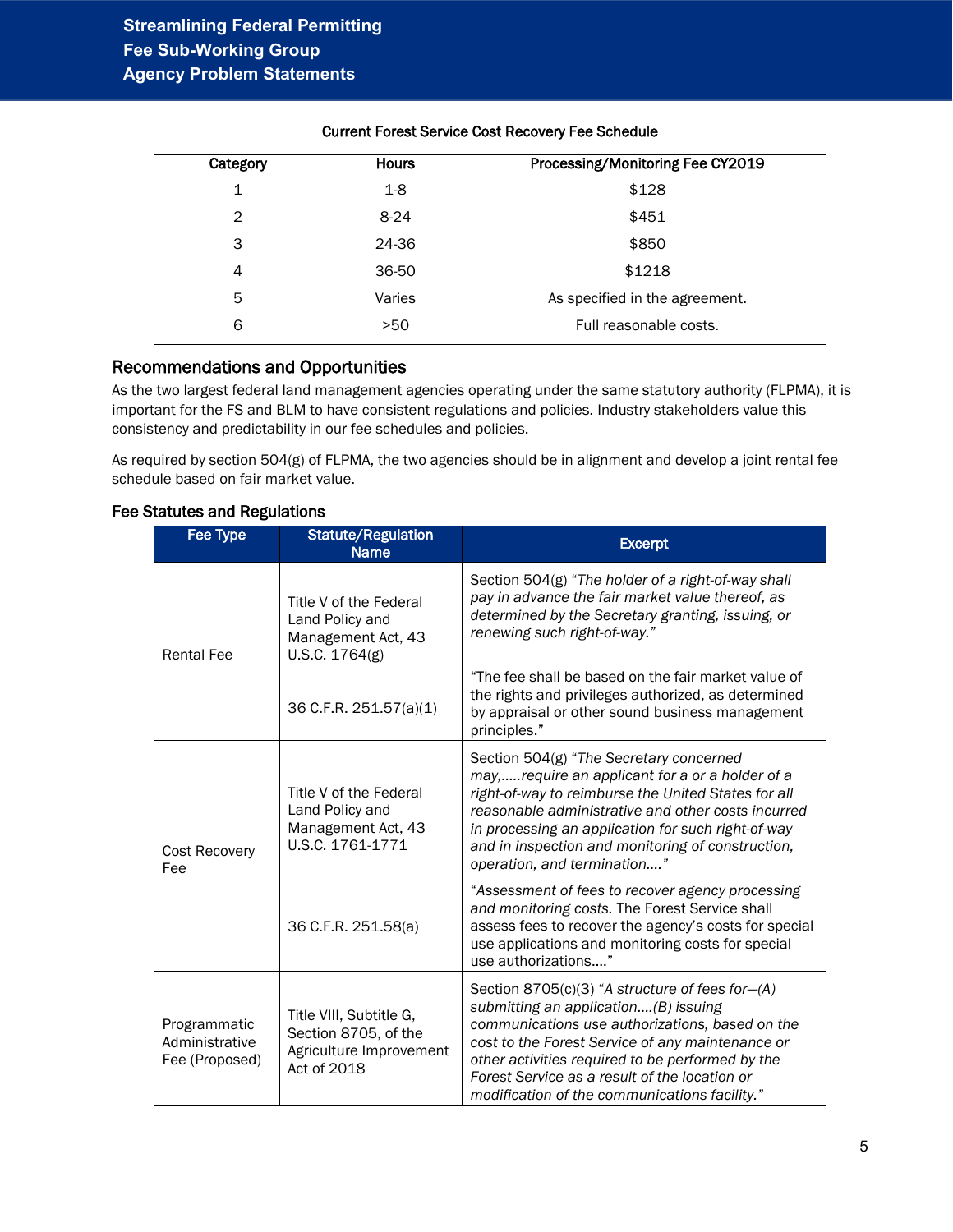

### Naval Facilities Engineering Command (NAVFAC) – DON Fee Problem Statement

#### Summary of Communications Infrastructure-Related Rental Fee Procedures

The DON has three primary procedures:

- 1. Commercial use only: Charge the providers for all costs (Navy in-house as well as FMV). The lessee must agree to sublease to other providers if requested and a sub-lease agreement is established. A real estate agreement is the contract vehicle used for this type of requirement.
- 2. DON use only (DON wide SPIRAL 3 CONTRACT): DON issues a service contract under FAR authority. The real property is provided as government furnished property. DON does not charge for fees except for the electromagnetic testing through SPAWAR.
- 3. FIRSTNET: When the equipment is installed for the sole use of emergency notification; a real estate agreement can be issued at no-cost; however, the provider may be responsible for DON in-house costs.

DON makes real property available to all providers that request access or space onboard DON installations.

#### Summary of Processing and Application Fee Procedures

Once the requirement is forwarded to the appropriate contracting office, fees are requested. DON has begun to use pay.gov for the processing of all fees and rental payments. All monies are received electronically and typically within 7-10 days.

#### Recommendations and Opportunities

DON will continue to migrate toward the electronic payment system, pay.gov. At this time, DON has no further requests other than to require users to utilize the pay.gov system, but we are open to other recommendations.

| Fee Type | <b>Statute/Regulation</b><br><b>Name</b>                                                         | <b>Excerpt</b>                                 |
|----------|--------------------------------------------------------------------------------------------------|------------------------------------------------|
| Rental   | 10 U.S.C. 2667 Leases:<br>non-excess property of<br>military departments and<br>defense agencies | All                                            |
| Rental   | 10 U.S.C. 2668<br>Easements for rights-of-<br>way                                                | 10 U.S.C. 2668(a)(11)<br>10 U.S.C. 2668(a)(12) |
| Rental   | 10 U.S.C 2695 -<br>Acceptance of funds to<br>cover administrative<br>costs                       | All                                            |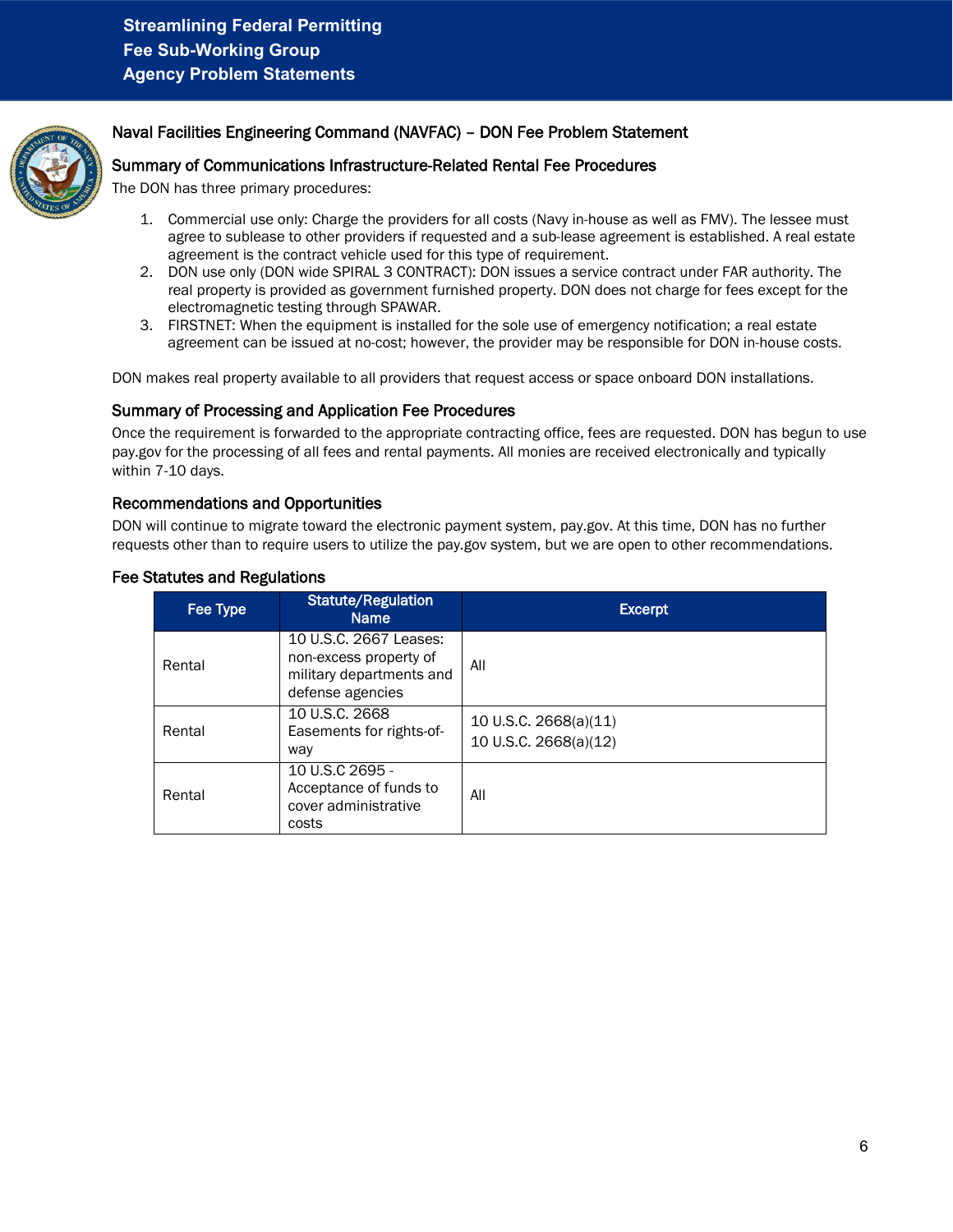<span id="page-6-0"></span>

### DOI BLM Fee Problem Statement

#### Summary of Communications Infrastructure-Related Rental Fee Procedures

Regulations for communications use were published by the BLM in 1995 and these regulations created a new fee schedule and consistent policies between the BLM and the USFS. At the time, these regulations represented a considerable improvement in determining rental rates for the communications site program which previously relied on individual appraisals for each authorization, which was expensive and time consuming.

The current method for determining annual rent for the Communications Site program is currently based on the Communication Use Rent Schedule (see 43 C.F.R. 2806.30(a) and (b)). The schedule is a matrix that has two primary inputs: 1) type of use; 2) population zone served by the use. Once the type of use and population zone served is identified, initial rental can be calculated. BLM updates the annual rent values contained in the Communication Use Rent Schedule based on the U.S. Department of Labor Consumer Price Index for All Urban Consumers, U.S. City Average (CPI-U), as of July of each year (difference in CPI-U from July of one year to July of the following year). BLM limits the annual adjustment (plus or minus) based on the Consumer Price Index to no more than 5 percent.

Currently the rents are calculated by charging 100% for the highest valued use, and 25% for each of the other billable tenants' uses in a facility. Customer uses such as internal microwave and private mobile radio service are not billed. Exhibit A is an example of the 2019 Communications Use Rent Schedule, Exhibit B is the definitions for the use types, Exhibit C is population zones by city, and Exhibit D is the rental calculation worksheet.

#### Summary of Processing and Application Fee Procedures

Both FLPMA (43 U.S.C. 1734(b)) and the MLA (30 U.S.C. 185(l)) authorize the BLM and other applicable Federal agencies to collect funds from right-of-way applicants or holders to reimburse an agency for expenses incurred while working on a right-of-way. The reimbursement of costs, called cost recovery, is the monetary value of the resources the Federal Government expends or uses in processing a right-of-way application, taking administrative actions, or monitoring the construction, operation, and termination of a facility authorized by a grant, lease, or permit.

In accordance with 43 C.F.R. 2800, applicants are required to reimburse the BLM in advance for the cost of processing an application and monitoring a grant. The fees are based on the amount of time BLM estimates it will take to process or monitor an application and issue a decision to grant or deny the application. BLM will determine the appropriate Processing Category fee, once a complete application has been submitted, and will notify the applicant in writing of this fee.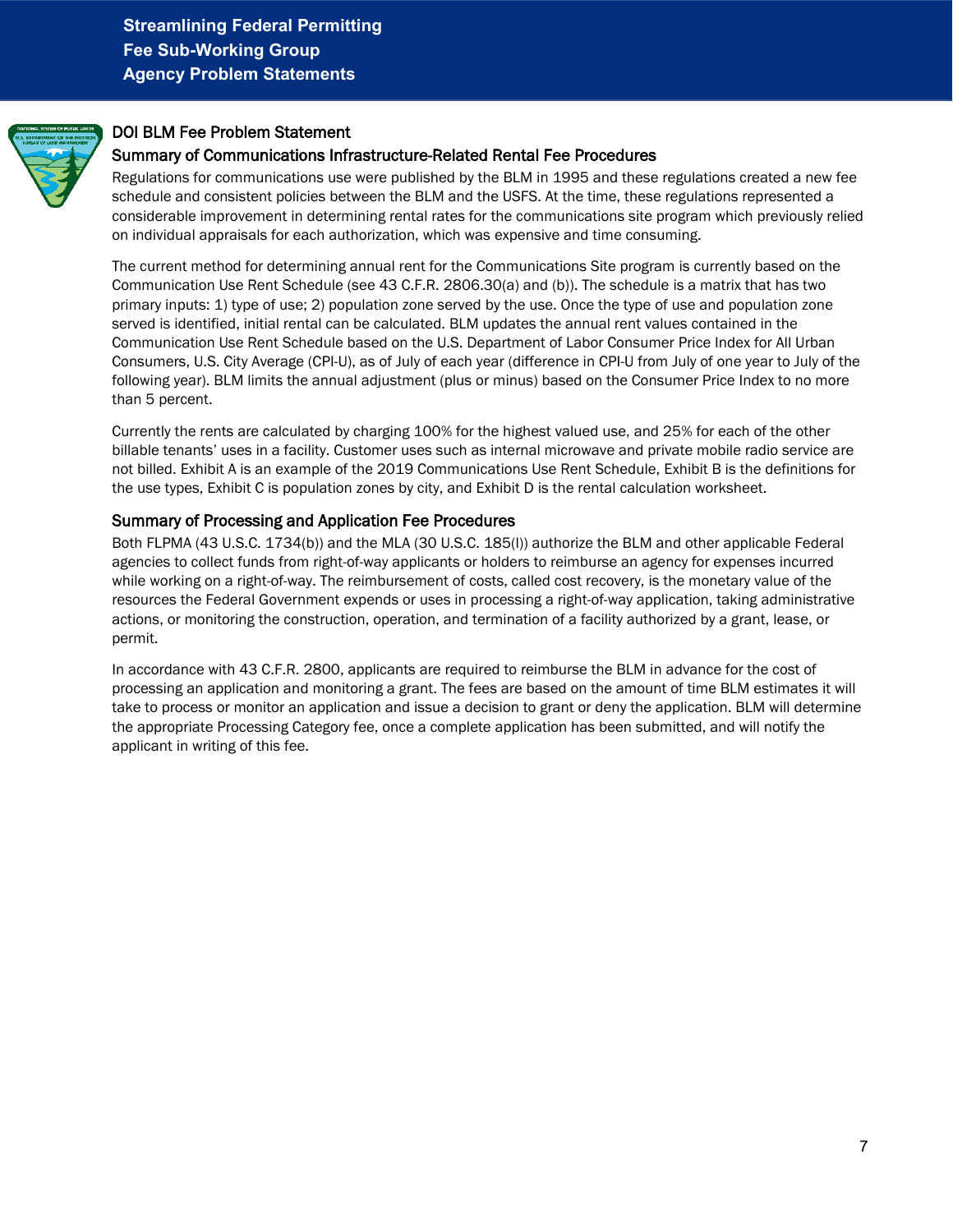| <b>Processing category</b>                                                                   | <b>Federal work hours</b><br>linvolved                   | 2019 Fee Amount            |
|----------------------------------------------------------------------------------------------|----------------------------------------------------------|----------------------------|
| (1) Applications for new grants, assignments,<br>renewals, and amendments to existing grants | <b>Estimated Federal work</b><br>hours are $>1 \leq 8$   | \$128                      |
| (2) Applications for new grants, assignments,<br>renewals, and amendments to existing grants | Estimated Federal work<br>hours are $>8 \leq 24$         | \$451                      |
| (3) Applications for new grants, assignments,<br>renewals, and amendments to existing grants | <b>Estimated Federal work</b><br>hours are $>24 \leq 36$ | \$850                      |
| (4) Applications for new grants, assignments,<br>renewals, and amendments to existing grants | <b>Estimated Federal work</b><br>hours are $>36 \leq 50$ | \$1,218                    |
| (5) Master agreements                                                                        | Varies                                                   | Determined by<br>agreement |
| (6) Applications for new grants, assignments,<br>renewals, and amendments to existing grants | <b>Estimated Federal work</b><br>lhours are >50          | Full cost                  |

Processing and monitoring fees are divided into 6 categories:

The BLM last revised its right-of-way processing and monitoring fee schedule regulations on April 22, 2005 (70 FR 20970). The existing right-of-way (ROW) cost recovery fee schedule for the minor categories is based on an estimate of the amount of time that a Federal entity would allocate to process an application or monitor compliance to ensure consistency with the terms and conditions of a ROW grant, lease, or Temporary Use Permit (TUP), and does not reflect actual costs incurred by the BLM.

#### Recommendations and Opportunities

There has been a rapid expansion and demand for wireless uses, along with significant advancements in technology and common industry practices. As a result, the BLM is updating the 23-year-old communications use regulations. The BLM believes that it can propose modifications to the regulations in a manner that reduces the rule's regulatory burden while still streamlining the Communications Use program and collecting the appropriate cost recovery.

The BLM plans to present an option in the proposed rule that simplifies the rental calculations and incentivizes development in rural areas. The rule proposes a communications rent schedule based on the type of uses at a facility, and U.S. Census population data by county. This approach would streamline the existing rent schedule and would use more reliable U.S. Census population data. The proposed rule would eliminate the 75% reduction, and all uses will be charged at the full rate. However, the BLM proposes to provide a 50% discount to areas where the county population is under 100,000, as provided by the U.S. Census Bureau, to incentivize development into these areas.

Under the proposed rule, the BLM would use population data (defined by the county population), as reported by the most recent U.S. Census Bureau data, for the county in which each facility is located. This approach would allow for consistent and transparent application of the rental fee schedule.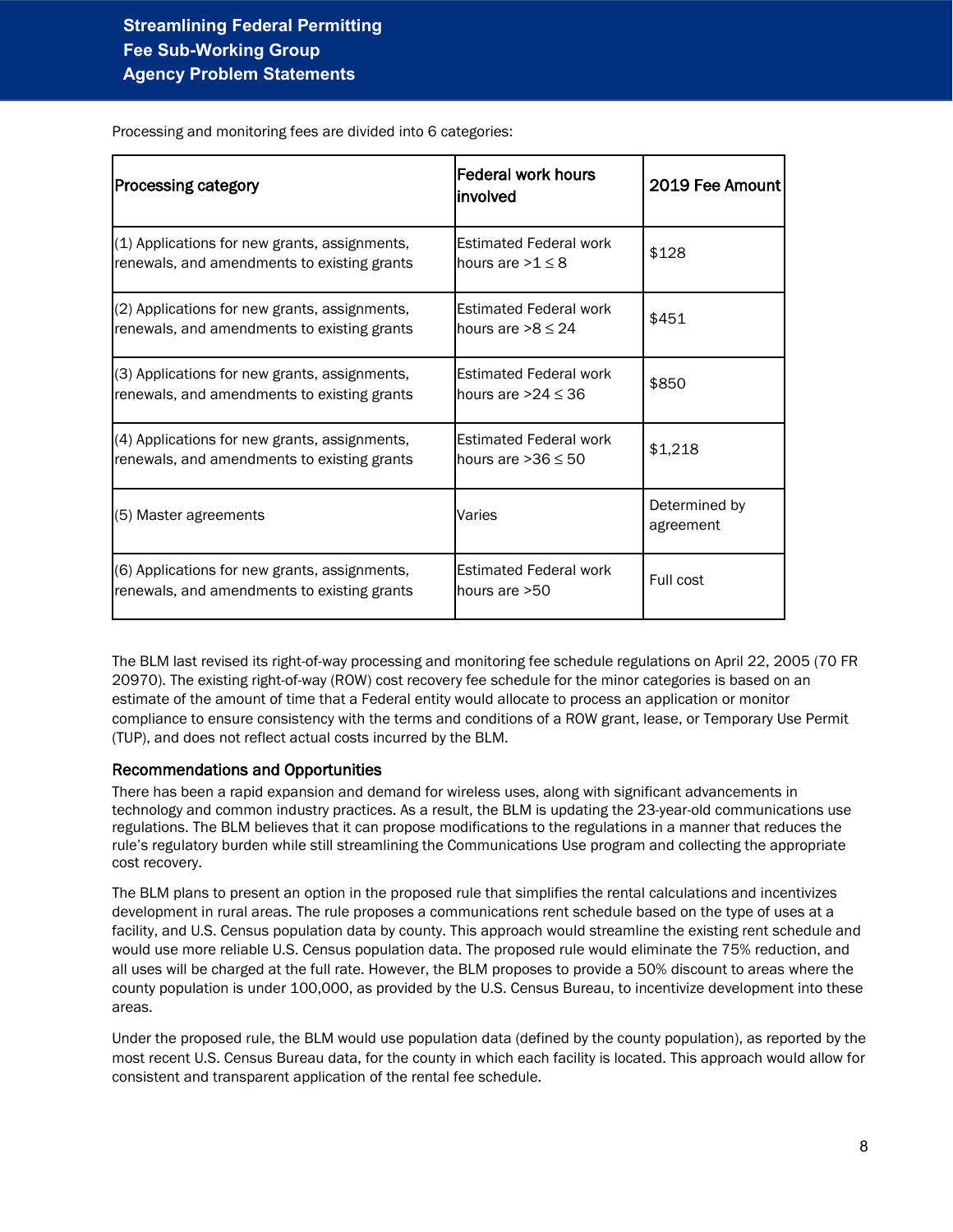The BLM would update the communications use rent schedule every 10 years, when new population data is available from the U.S. Census Bureau. The BLM would also update the market data used in the rental schedule, concurrently with the updates to the census population data.

The new cost recovery schedule for minor category determinations consists of 4 categories, and covers actions taking 0 to 80 hours, whereas the current schedule covers actions between 1 to 50 hours. Category 1 will be a minor fee for low complexity actions, temporary use permits, and services essential to a property, such as roads, telephone, power or waterlines, where no other reasonable alternative exists. This provision would be considered a deregulation for minor right-of-way actions and right-of-way uses essential to a property.

| <b>Proposed Cost Recovery Schedule</b> |                                  |                            |  |  |  |
|----------------------------------------|----------------------------------|----------------------------|--|--|--|
| Category                               | Estimated Work<br><b>Hours</b>   | <b>Fee Amount</b>          |  |  |  |
| $\mathbf{1}$                           | generally under<br>4 hours       | \$125                      |  |  |  |
| $\overline{2}$                         | 0.01 to 16                       | \$535                      |  |  |  |
| 3                                      | 16.01 to 48                      | \$2,140                    |  |  |  |
| 4                                      | 48.01 to 80                      | \$4,279                    |  |  |  |
| 5                                      | Varies depending on<br>agreement | Determined by<br>agreement |  |  |  |
| 6                                      | 80+                              | Full cost                  |  |  |  |

| Fee Type      | <b>Statute/Regulation</b><br><b>Name</b>                                 | <b>Excerpt</b>                                                                                                                                                                                                                                                               |
|---------------|--------------------------------------------------------------------------|------------------------------------------------------------------------------------------------------------------------------------------------------------------------------------------------------------------------------------------------------------------------------|
| Cost Recovery | <b>FLPMA (43 U.S.C.</b><br>$1734(b)$ ) and the MLA<br>(30 U.S.C. 185(I)) | 43 C.F.R. 2804.14 What is the processing fee for a<br>grant application?<br>43 C.F.R. 2804.21 What other factors will BLM<br>consider in determining processing and monitoring<br>fees?<br>43 C.F.R. 2805.16 If I hold a grant, what monitoring<br>fees must I pay?          |
| Rental        | FLPMA (43 U.S.C. 1734<br>(b))                                            | 43 C.F.R. 2806.30 What are the rents for<br>communication site rights-of-way?<br>43 C.F.R. 2806.31 How will BLM calculate rent for a<br>right-of-way for communication uses in the<br>schedule?<br>43 C.F.R. 2806.32 How does BLM determine the<br>population strata served? |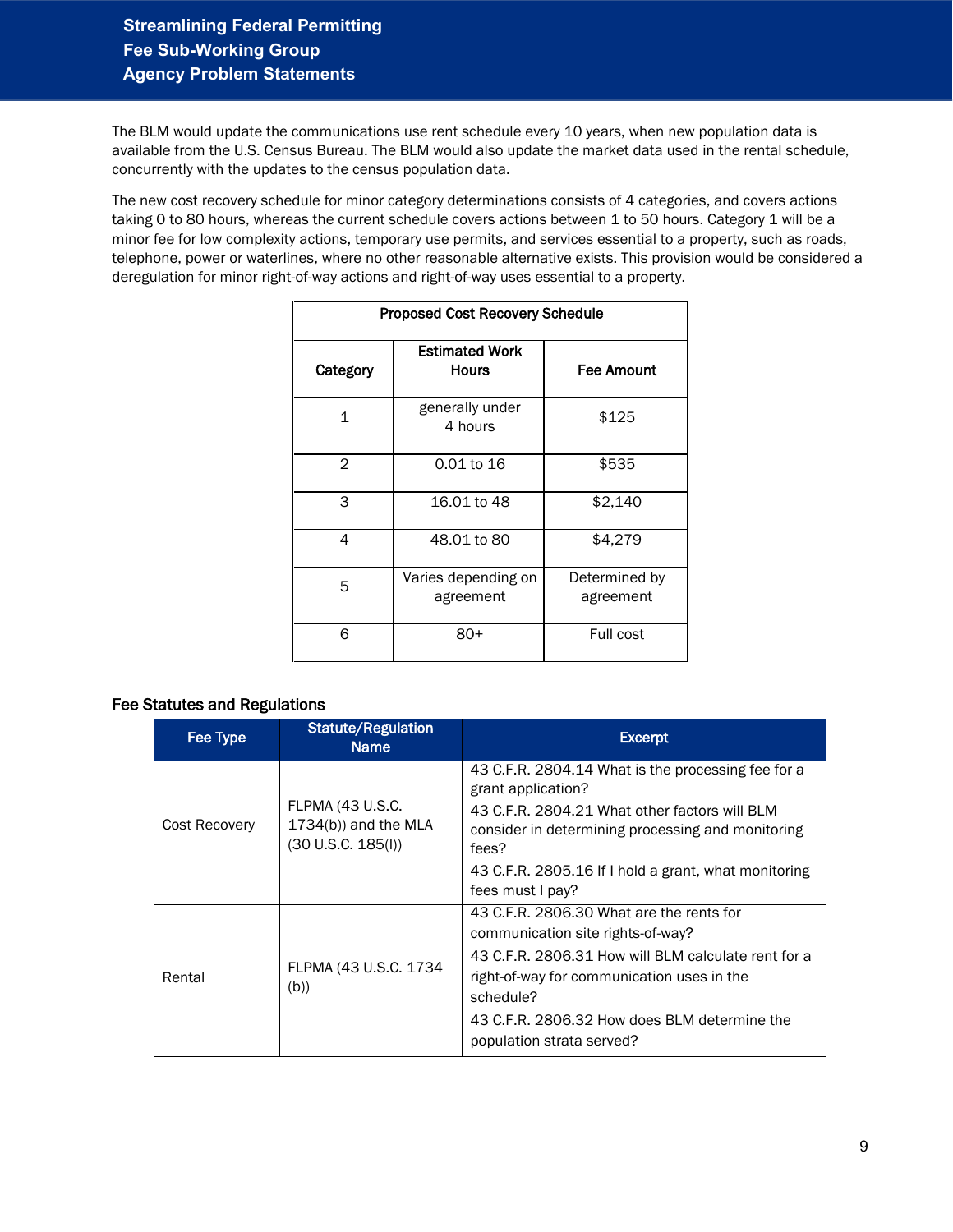| 43 C.F.R. 2806.33 How will BLM calculate the rent       |
|---------------------------------------------------------|
| for a grant or lease authorizing a single use           |
| communication facility?                                 |
| 43 C.F.R. 2806.34 How will BLM calculate the rent       |
| for a grant or lease authorizing a multiple-use         |
| communication facility?                                 |
| 43 C.F.R. 2806.35 How will BLM calculate rent for       |
| private mobile radio service (PMRS), internal           |
| microwave, and "other" category uses?                   |
| 43 C.F.R. 2806.36 If I am a tenant or customer in a     |
| facility, must I have my own grant or lease and if so,  |
| how will this affect my rent?                           |
| 43 C.F.R. 2806.37 How will BLM calculate rent for a     |
| grant or lease involving an entity with a single use    |
| (holder or tenant) having equipment or occupying        |
| space in multiple BLM-authorized facilities to          |
| support that single use?                                |
| 43 C.F.R. 2806.38 Can I combine multiple grants or      |
| leases for facilities located on one site into a single |
| grant or lease?                                         |
| 43 C.F.R. 2806.39 How will BLM calculate rent for a     |
| lease for a facility manager's use?                     |
| 43 C.F.R. 2806.40 How will BLM calculate rent for a     |
| grant or lease for ancillary communication uses         |
| associated with communication uses on the rent          |
| schedule?                                               |
| 43 C.F.R. 2806.41 How will BLM calculate rent for       |
| communication facilities ancillary to a linear grant or |
| other use authorization?                                |
| 43 C.F.R. 2806.42 How will BLM calculate rent for a     |
| grant or lease authorizing a communication use          |
| within a federally-owned communication facility?        |
| 43 C.F.R. 2806.43 How does BLM calculate rent for       |
| passive reflectors and local exchange networks?         |
| 43 C.F.R. 2806.44 How will BLM calculate rent for a     |
| facility owner's or facility manager's grant or lease   |
| which authorizes communication uses?                    |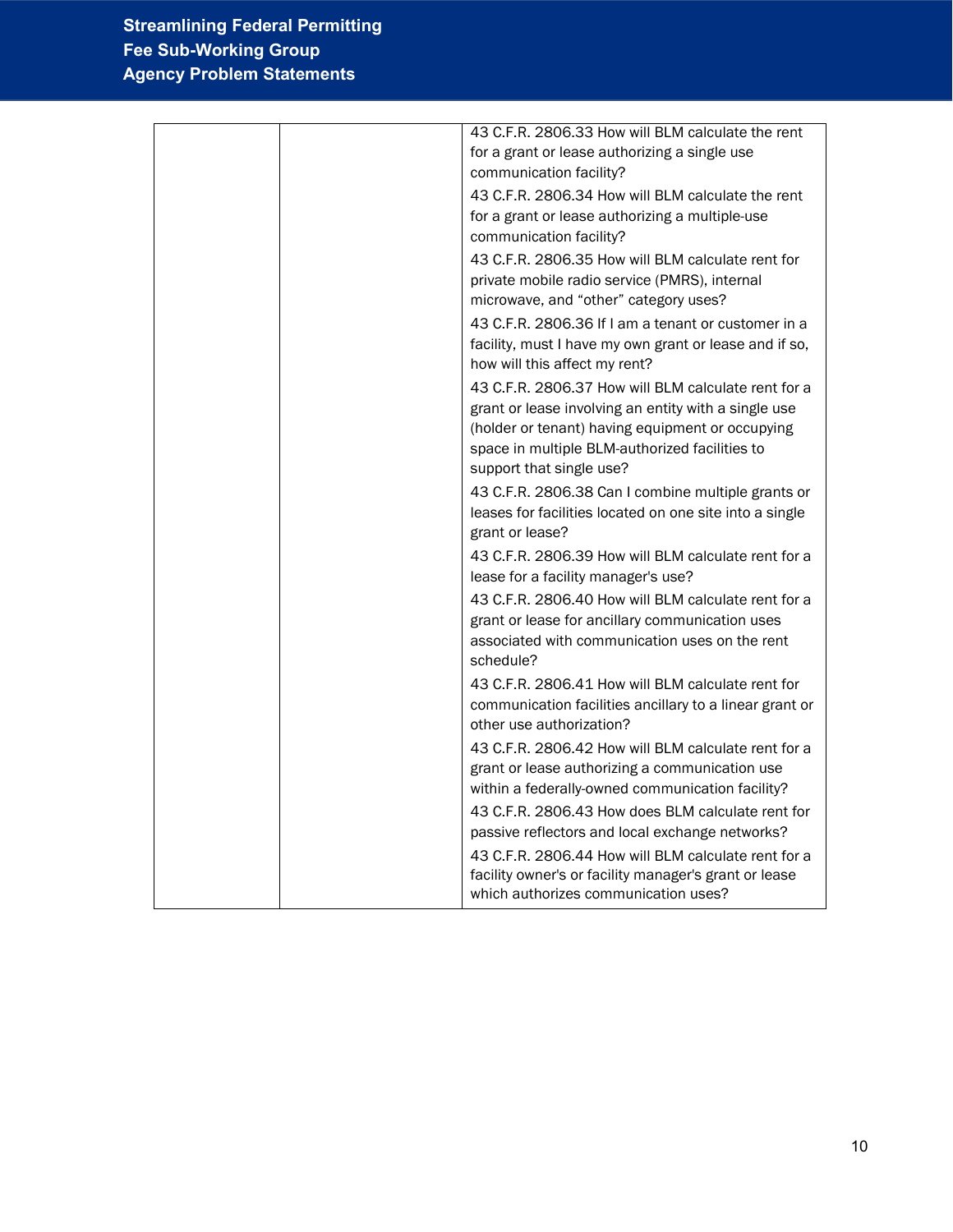# Exhibit A

#### RENTAL FEE SCHEDULE FOR COMMUNICATIONS USES

#### Calendar Year 2019

| <b>ZONES</b> and<br><b>POPULATION</b> | <b>TELEVISION</b>      | <b>AM/FM</b><br>RADIO*  | <b>CABLE</b><br><b>TELEVISION</b>               | <b>BROADCAST</b><br>TRANSLATOR/<br><b>LPTV/LPFM</b>                       | CMRS/<br><b>FACILITY</b><br><b>MANAGER</b> | <b>CELLULAR</b><br><b>TELEPHONE</b><br>and<br>PCS** | <b>PRIVATE</b><br><b>MOBILE RADIO</b><br><b>SERVICE</b> | <b>MICROWAVE</b><br>and<br><b>Wireless Internet</b><br><b>Service Provider</b><br>(ISP)<br>288 | <b>OTHER</b> | PASSIVE REF.<br>& LOCAL EXCH.<br><b>NETWORK</b> |
|---------------------------------------|------------------------|-------------------------|-------------------------------------------------|---------------------------------------------------------------------------|--------------------------------------------|-----------------------------------------------------|---------------------------------------------------------|------------------------------------------------------------------------------------------------|--------------|-------------------------------------------------|
| Zone 1<br>5,000,000 plus              |                        |                         |                                                 | \$73,850.82 \$55,798.41 INSUFFICIENT INSUFFICIENT \$19,693.54 \$19,693.54 |                                            |                                                     | \$16,411.29                                             | \$16,411.29                                                                                    | \$123.08     |                                                 |
| Zone 2<br>2,500,000 to<br>4,999,999   |                        |                         |                                                 | \$49,233.87 \$34,463.70 MARKET DATA MARKET DATA \$16,411.29 \$16,411.29   |                                            |                                                     | \$9,846.79                                              | \$13,129.06                                                                                    | \$123.08     |                                                 |
| Zone 3<br>1,000,000 to<br>2,499,999   |                        | \$29,540.36 \$22,975.82 | <b>FEE TO BE</b><br><b>DETERMINED</b>           | FEE TO BE<br><b>DETERMINED</b>                                            |                                            | \$13,129.06 \$13,129.06                             | \$9,846.79                                              | \$11,487.90                                                                                    | \$123.08     | <b>RENTAL FEES</b><br><b>FOR</b>                |
| Zone 4<br>500,000 to<br>999.999       |                        |                         | S22.975.82 \$16.411.29 BY APPRAISAL<br>OR OTHER | BY APPRAISAL \$8,205.64<br>OR OTHER                                       |                                            | \$9,846.79                                          | \$6,564.51                                              | \$9,026.20                                                                                     | \$123.08     | <b>THESE</b><br><b>USES</b><br>ARE              |
| Zone 5<br>300,000 to<br>499,999       |                        | \$19,693.54 \$13,129.06 | <b>METHODS</b>                                  | <b>METHODS</b>                                                            | \$6,564.51                                 | \$8,205.64                                          | \$4,102.82                                              | S4, 102.82                                                                                     | \$123.08     | <b>DETERMINED</b><br>BY                         |
| Zone 6<br>100,000 to<br>299,999       | S <sub>9</sub> .846.79 | \$6,564.51              | \$3,938.69                                      | \$3,938.69                                                                | \$4,923.38                                 | \$6,564.51                                          | \$3,282.27                                              | \$3,282.27                                                                                     | \$123.08     | <b>EACH</b><br><b>USFS REGION</b>               |
| Zone 7<br>50,000 to<br>99.999         | <b>S4.923.38</b>       | \$3,282.27              | \$1,969.37                                      | \$1,969.37                                                                | \$1,969.37                                 | \$4,923.38                                          | \$1,641.13                                              | \$2,461.69                                                                                     | \$123.08     |                                                 |
| Zone 8<br>25,000 to<br>49.999         | \$2,461.69             | \$1,969.37              | \$1,641.13                                      | \$820.53                                                                  | \$1,641.13                                 | \$4,102.82                                          | \$984.66                                                | \$2,461.69                                                                                     | \$123.08     |                                                 |
| Zone 9<br><b>LESS THAN</b><br>25,000  | \$1,969.37             | \$1,477.00              | \$984.66                                        | \$164.09                                                                  | \$984.66                                   | \$4,102.82                                          | \$574.40                                                | \$2,461.69                                                                                     | \$123.08     |                                                 |
| Index Factor is 1.029                 |                        |                         |                                                 |                                                                           |                                            |                                                     |                                                         |                                                                                                |              |                                                 |

 $^\star \! RENTAL$  FEE FOR AM RADIO IS 70% OF THE FM SCHEDULED RENT

\*\* Also includes Enhanced Specialized Mobile Radio (ESMR), Improved Mobile Telephone Scritce(IMTS), Air-to-Ground, Offshore Radio Telephone Service, Cell Site Extenders, and Local Multipolnt Distribution<br>Service (LADS)

\*\*\* For ISP populations between 1–1000, usethe applicable Regional Local Exchange Network schedule.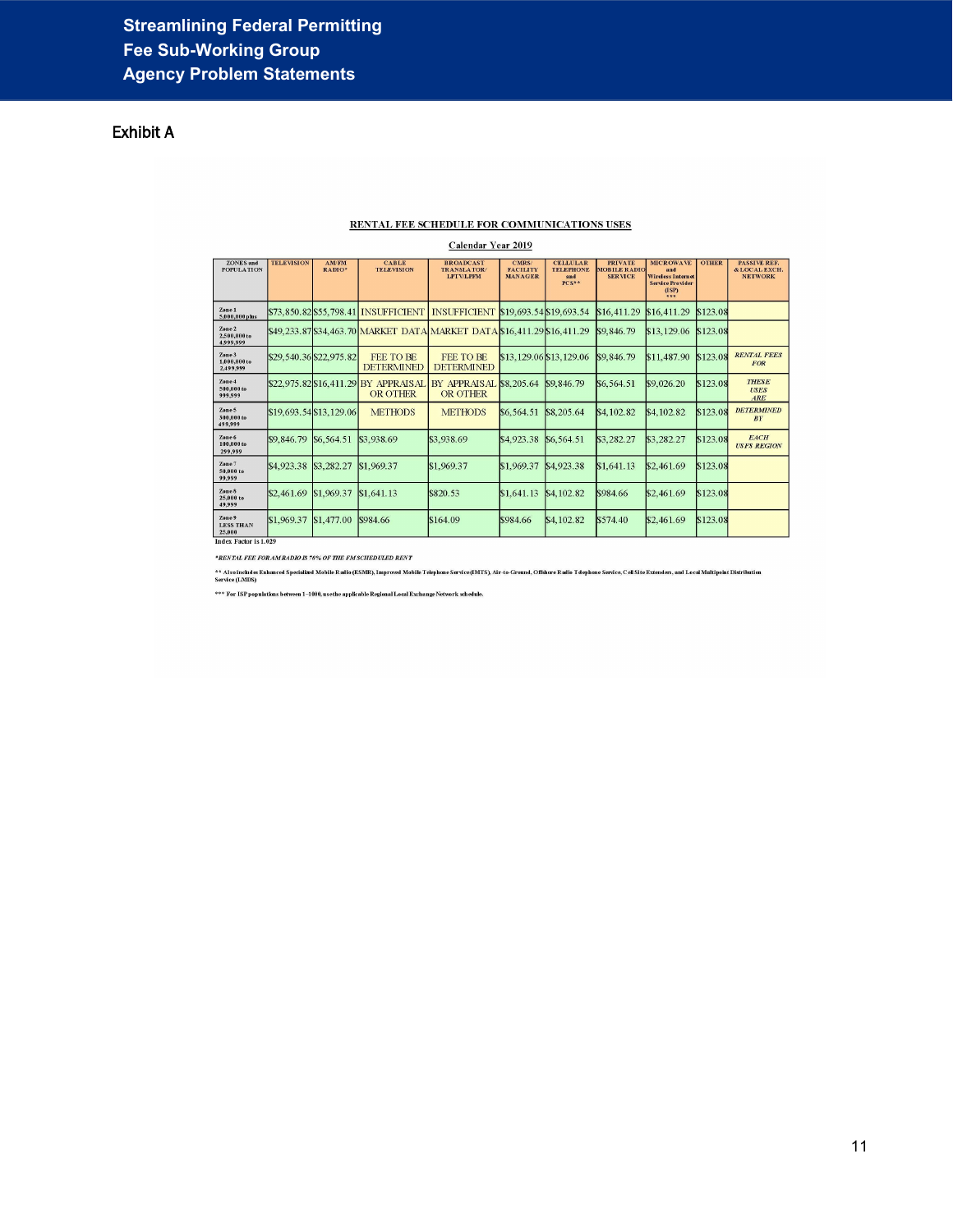<span id="page-11-0"></span>

### DOI Reclamation Fee Problem Statement

#### Summary of Communications Infrastructure-Related Rental Fee Procedures

Reclamation's Regulation, 43 C.F.R. 429, Use of Bureau of Reclamation Land, Facilities, and Waterbodies (43 C.F.R. 429) provides clear guidance on the determination of use fees (rental). A use fee is based on a valuation or by competitive bidding. Use fees may be adjusted as deemed appropriate by Reclamation to reflect current conditions, as provided in the use authorization. Use fees must be paid in advance along with administrative costs (cost recovery) unless the proponent applying for the use has been granted a waiver under subpart F of 43 C.F.R. 429. As determined appropriate and approved and documented by the applicable Regional Director (or Delegate), the application fees may be waived, and charges for administrative costs or use fees may be waived or reduced for the following situations; use is courtesy to a foreign government, short term uses where the cost of collecting fees is equal to or greater than the value of the use, the use provides a general public benefit, applicant is a public entity or Indian tribe, applicant is a non-profit or educational entity and the use provides a general public benefit, applicant is a rural electric association or municipal utility or cooperative, use directly supports United States' programs or projects, use secures a reciprocal land use of equal or greater value, applicant for a consent document is the underlying landowner, or the use is issued under competitive bidding.

#### Bureau of Reclamation Policy, Directives and Standards, & Authority

Reclamation Manual (RM), Directives and Standards (D&S), *Real Property Appraisal,* LND 05-01 (LND 05-01) Office of Management and Budget (OMB) Circular A-25, as amended July 8, 1993 RM, D&S, *Use Authorizations*, LND 08-01 (LND 08-01).

Further guidance and standards for use fees can be found in the Reclamation Manual, a series of Policy and Directives and Standards. Collectively, these releases assign program responsibility and establish and document Bureau of Reclamation-wide methods of doing business.

LND 05-01 provides the level of detail necessary to ensure consistent application and ensure compliance with appropriate authorities and regulations. Appraisals to establish use fees for uses authorized by Reclamation must be prepared by or through the Appraisal Valuation Services Office (AVSO). However, use fees valued at \$25,000 or less can be determined by waiver valuation by qualified Reclamation staff. Appraisals and waiver valuations that include calculations for use fees are subject to the provisions contained in 43 C.F.R. 429 and OMB Circular A-25 (A-25). A-25 established that use of government resources be self-sustaining, promote efficient allocation of the Nation's resources, and allows the private sector to compete without disadvantage. A-25 requires that user charges be sufficient to recover the full cost based on market prices to the Federal Government.

LND 08-01 provides standard procedures for issuing use authorizations for use of land, facilities, and waterbodies in accordance with 43 C.F.R. 429. Use authorizations are only permitted on Reclamation facilities when compatible with authorized project purposes, project operations, safety, and security. Additional criteria considerations include environmental compliance, compatibility with public interests, conflicts with Federal policies and initiatives, public health and safety, availability of other reasonable alternatives and the best interests of the United States.

#### Consistency & Transparency

Reclamation has worked to develop clear guidance and adoption of fee schedules and will continue to work with other Federal Partners on this effort when appropriate. As an example, Reclamation staff often use the BLM's fee schedule for communication sites but have found instances when the fee schedule does not return market value for the use. During these instances where market value is not returned by use of a fee schedule, Reclamation Regional Realty Officers will utilize other sources to perform a waiver valuation or if complex an appraisal will be performed by AVSO.

Consistency in determining the value for a use can be a challenge for a host of reasons. Regional, State, and local circumstances along with individual appraisers and the methods of valuation are all factors. To maximize consistency, Regional Realty Officers (RROs) in each of Reclamation's five Regions have the sole responsibility with the delegated authority to approve waiver valuations and appraisals. Reclamation is obligated to use market value or competitive bidding which reflects the market value. The use of fee schedules for waiver valuations and rate determination for long-term uses are updated accordingly to meet market conditions.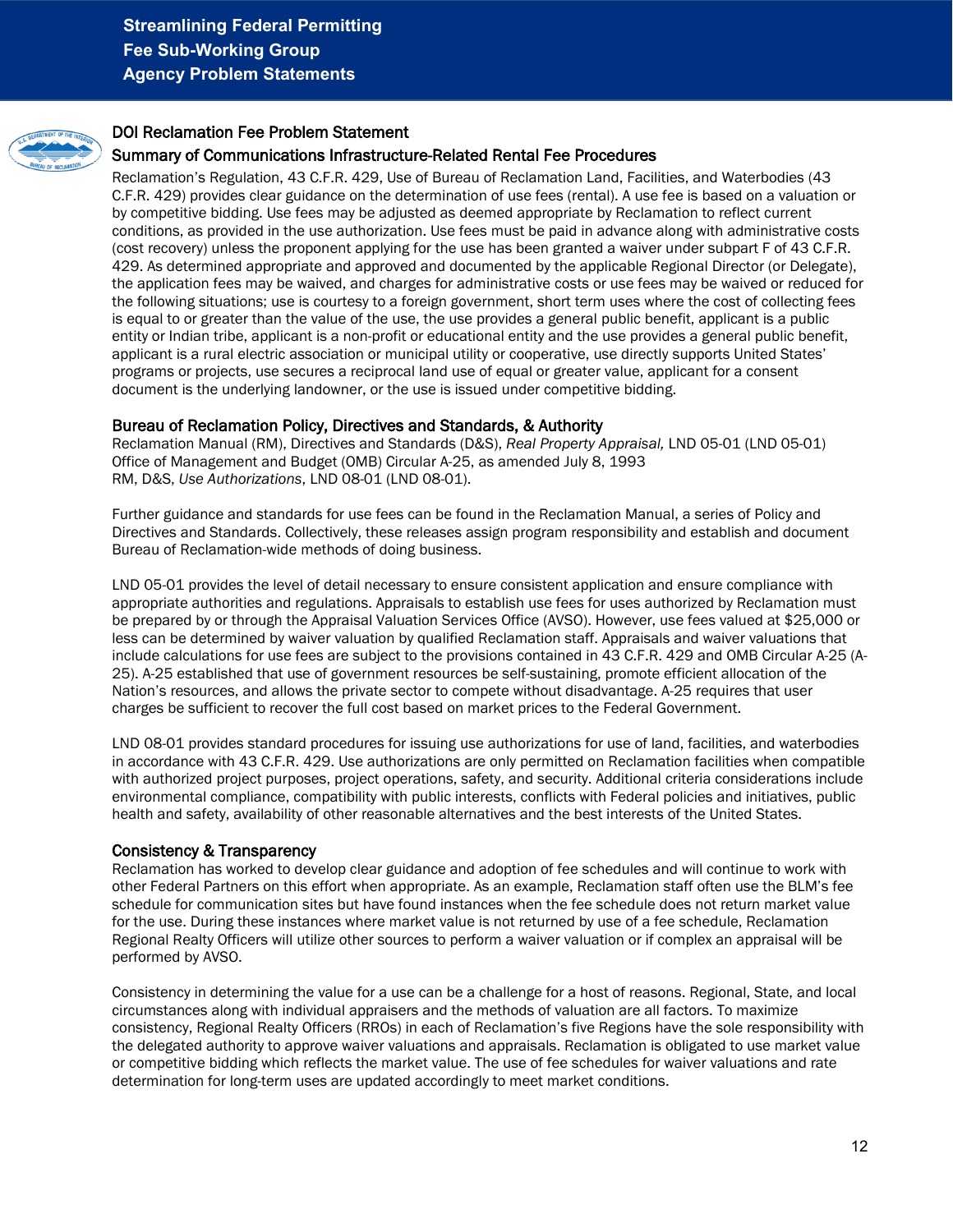The wide array of Reclamation lands, facilities, and waterbodies in urban and rural sites demonstrate a challenge in finding the value for any use authorization. Challenges in determining value for Reclamation's lands, facilities, and waterbodies in urban settings have led to more uses of an appraisal than a waiver valuation. These facilities have had undervalued use fees and Reclamation Managers are pushing to perform more appraisals to meet our obligation to recover full value.

#### Recommendations and Opportunities

Reclamation land and realty staff will continue to use the host of tools available to determine use fees. The market value definition in the Uniform Appraisal Standards for Federal Land Acquisitions (yellow book) guides the process to meet the regulations. Consistent and proven methods will be utilized to get there.

## 43 C.F.R. 429, Use of Bureau of Reclamation Land, Facilities, and Waterbodies Application Fee, Administrative Costs, Use Fees

| Fee Type                | <b>Statute/Regulation</b><br><b>Name</b> | <b>Excerpt/Description</b>                                                                                                                                                                                                                                                                                                                                                                                                                                           |
|-------------------------|------------------------------------------|----------------------------------------------------------------------------------------------------------------------------------------------------------------------------------------------------------------------------------------------------------------------------------------------------------------------------------------------------------------------------------------------------------------------------------------------------------------------|
| <b>Application Fee</b>  | 43 C.F.R. 429.16                         | Section 429.16 You must remit a nonrefundable<br>application fee of \$100 to cover costs associated<br>with our initial review of your application, unless the<br>payment is waived pursuant to subpart F of this part                                                                                                                                                                                                                                               |
| Administrative<br>Costs | 43 C.F.R. 429.18                         | Section 429.18 (a) Following the initial review, you<br>will be notified in writing whether your application<br>appears to be appropriate for further processing. At<br>that time, Reclamation will give you an initial<br>estimate of administrative costs required to continue<br>processing your application.<br>(b) You must pay these initial, estimated<br>administrative costs before Reclamation can<br>continue to process your application, unless you are |
|                         |                                          | granted a waiver of administrative costs under<br>subpart F of this part                                                                                                                                                                                                                                                                                                                                                                                             |
|                         |                                          | Section 429.23 How does Reclamation determine<br>use fees?                                                                                                                                                                                                                                                                                                                                                                                                           |
| Use Fees / Rent         | 43 C.F.R. 429.23                         | The use fee is based on a valuation or by<br>competitive bidding. Use fees may be adjusted as<br>deemed appropriate by Reclamation to reflect<br>current conditions, as provided in the use<br>authorization.                                                                                                                                                                                                                                                        |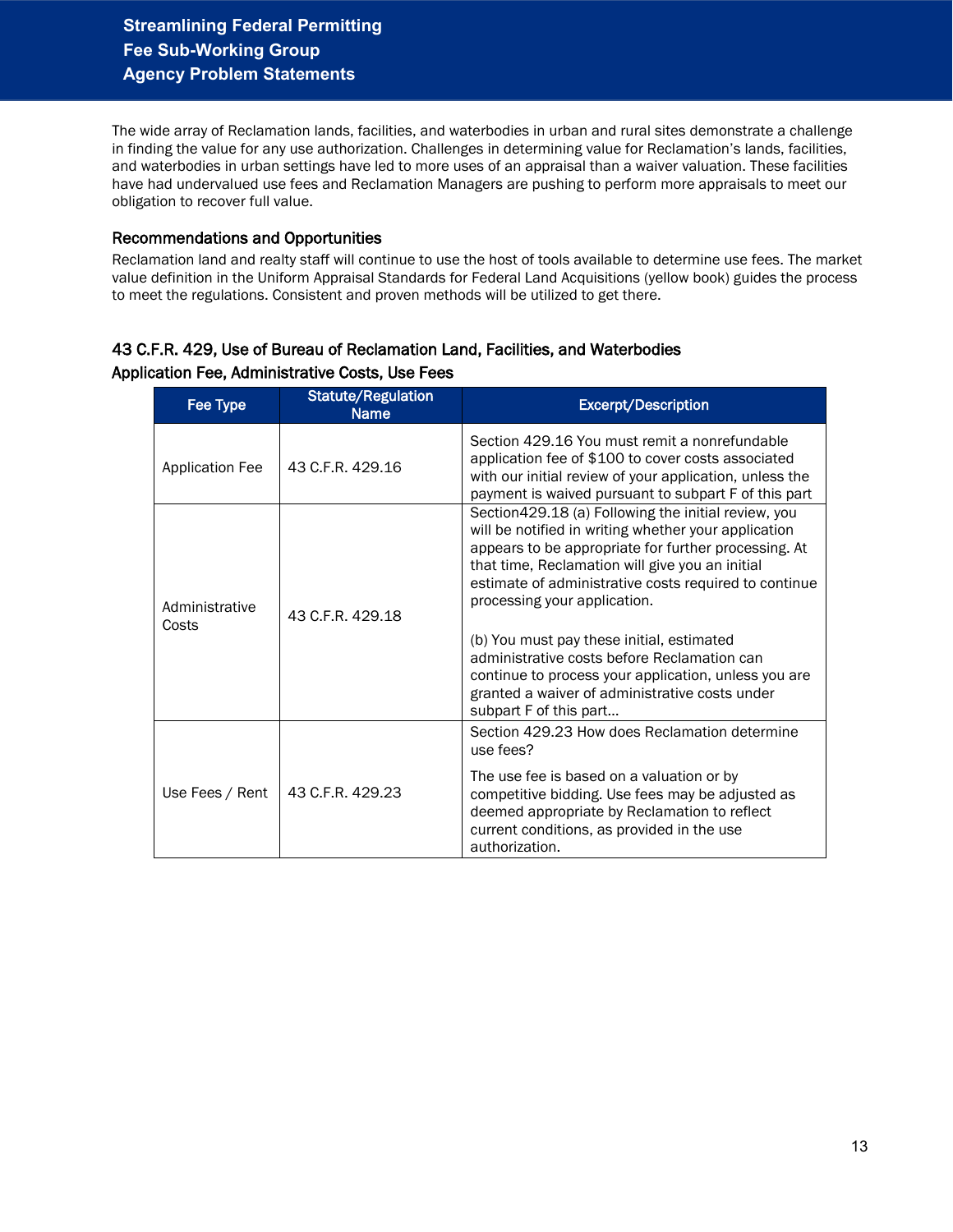<span id="page-13-0"></span>

## DOI FWS Fee Problem Statement

### Summary of Communications Infrastructure-Related Rental Fee Procedures

The National Wildlife Refuge System Improvement Act of 1997 authorizes the Secretary of the Interior, acting through the Fish and Wildlife Service (FWS) Director, to issue a right-of-way (ROW) across Refuge System lands only after the applicant pays FWS the fair market value or fair market rental value of the ROW, unless the applicant is exempt from payment by another provision of Federal law. To determine the fair market value or fair market rental value, FWS is required to request appraisal services from the Department of the Interior's Appraisal and Valuation Services Office (AVSO).

#### Summary of Processing and Application Fee Procedures

FWS application processing and application fee procedures are in 50 C.F.R. 29.21-2. By regulation, FWS waives processing and application fees for (a) State or local governments or agencies or instrumentalities thereof and (b) Federal Government agencies. FWS charges all other applicants an application fee of \$50 to \$500 according to an outdated 1977 schedule, and, if those fees are not sufficient to cover FWS application processing costs, then FWS charges the applicant the remaining amount necessary to recover its costs. FWS is preparing a proposed rule to streamline its regulations for permitting ROW and to adopt BLM's newest cost recovery schedule.

#### Recommendations and Opportunities

Some agencies lack clear statutory authority to retain cost recovery fees for permit processing and also do not receive appropriations to cover these costs. Authorizing all agencies to retain cost recovery fees for permit processing could increase the amount of agency staff time / resources available to support this activity, and, consequently, decrease permit processing times.

There is also an opportunity to significantly streamline permitting through use of a national fee/rental schedule for ROW that reflects fair market value and/or fair market rental value. Without such a fee schedule, FWS must continue to request an appraisal from AVSO to determine a ROW's fair market value or fair market rental value. AVSO typically requires 4 months or longer to obtain and review a contracted appraisal, significantly delaying permit issuance.

| Fee Type                                | <b>Statute/Regulation</b><br><b>Name</b>                                               | <b>Excerpt</b>                                                                                                                                                                                                                                                                                                                                                                                                                                                                                                                                                                                                                                                                                                                                                                                 |
|-----------------------------------------|----------------------------------------------------------------------------------------|------------------------------------------------------------------------------------------------------------------------------------------------------------------------------------------------------------------------------------------------------------------------------------------------------------------------------------------------------------------------------------------------------------------------------------------------------------------------------------------------------------------------------------------------------------------------------------------------------------------------------------------------------------------------------------------------------------------------------------------------------------------------------------------------|
| Application fee<br>and cost<br>recovery | <b>FWS Rights-of-Way</b><br>General<br>Regulations (50 C.F.R.<br>$29.21 - 2(a)(2)$     | "Application fees will be in accordance<br>with the following schedule"                                                                                                                                                                                                                                                                                                                                                                                                                                                                                                                                                                                                                                                                                                                        |
| Rent                                    | National Wildlife Refuge<br>System Improvement Act<br>of 1997 (16 U.S.C<br>668dd(d)(2) | "Notwithstanding any other provision of law, the<br>Secretary may not grant to any Federal, State, or<br>local agency or to any private individual or<br>organization any right-of-way, easement, or<br>reservation in, over, across, through, or under any<br>area within the system in connection with any use<br>permitted by him under paragraph $(1)(B)$ of this<br>subsection unless the grantee pays to the Secretary,<br>at the option of the Secretary, either (A) in lump sum<br>the fair market value (determined by the Secretary<br>as of the date of conveyance to the grantee) of the<br>right-of-way, easement, or reservation; or (B)<br>annually in advance the fair market rental value<br>(determined by the Secretary) of the right-of-way,<br>easement, or reservation." |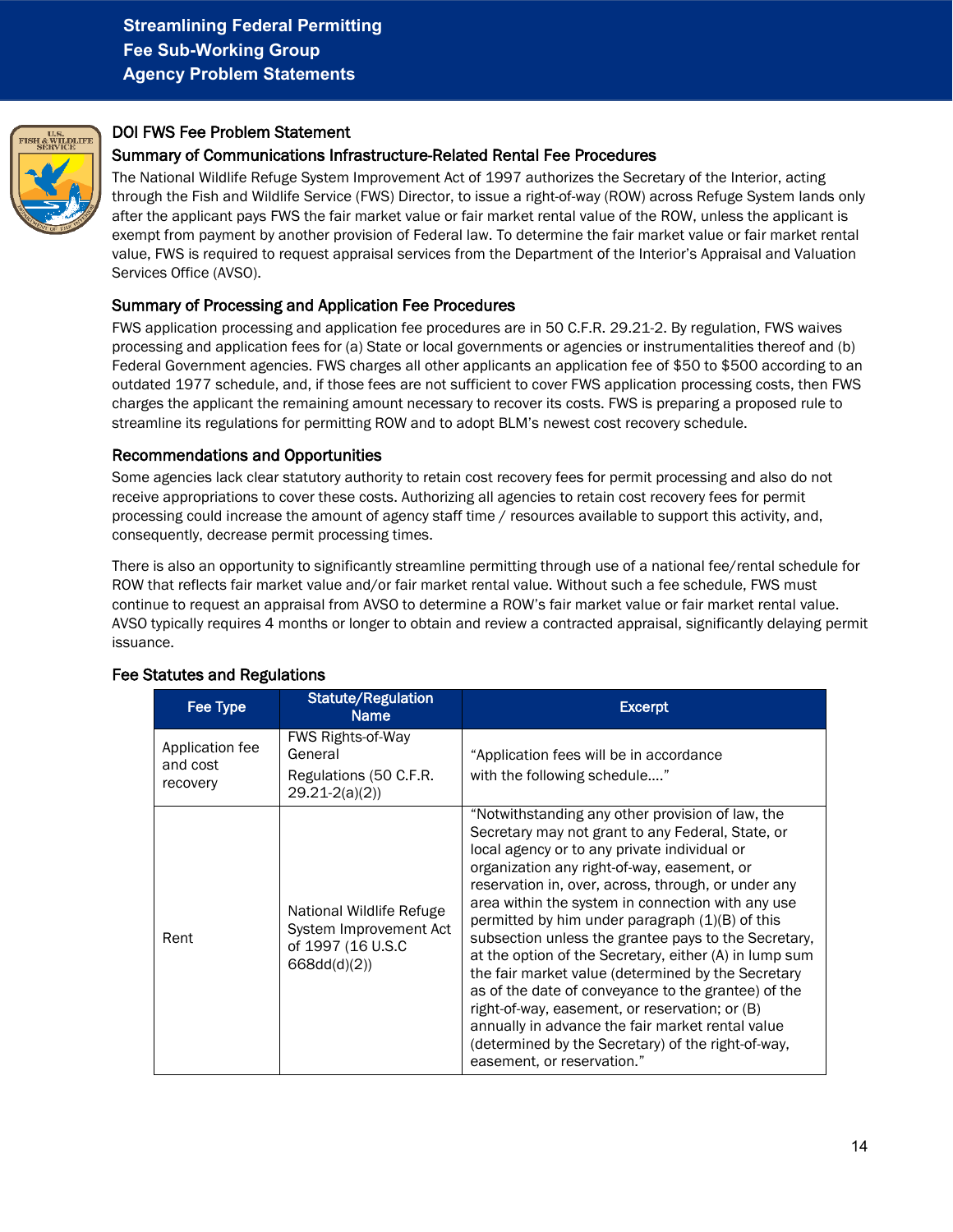<span id="page-14-0"></span>

## DOI NPS Fee Problem Statement

### Summary of Communications Infrastructure-Related Rental Fee Procedures

The NPS currently requires an individual appraisal for any right-of-way permits that require an annual rental fee. By regulation, there are 4 categories of ROW permit that do not have an associated annual fee. The applicable regulation is 36 C.F.R. 14.26.

#### Summary of Processing and Application Fee Procedures

The NPS collects actual costs as cost recovery when processing ROW permit applications. The NPS does not collect cost recovery for every ROW permit application – there is some agency guidance on the matter, and the decision whether or not to charge cost recovery is ultimately discretionary with the Superintendent.

#### Recommendations and Opportunities

The NPS is working with the Department of the Interior (DOI), the Office of the Solicitor, and the DOI Appraisal and Valuation Services Office to evaluate whether there is an appropriate alternative to appraisals for NPS ROW permits.

| <b>Fee Type</b>                              | <b>Statute/Regulation</b><br><b>Name</b> | <b>Excerpt</b>                                                                                                                                                                                                                                                                                                                                                                                                                                                                                                                                                                                                                                                                                                                                                                                                                                                                                                                                                                                                                                                                                                                                                                                                                                                                                                                                                                                                                                                                                                                                                                                                                                       |
|----------------------------------------------|------------------------------------------|------------------------------------------------------------------------------------------------------------------------------------------------------------------------------------------------------------------------------------------------------------------------------------------------------------------------------------------------------------------------------------------------------------------------------------------------------------------------------------------------------------------------------------------------------------------------------------------------------------------------------------------------------------------------------------------------------------------------------------------------------------------------------------------------------------------------------------------------------------------------------------------------------------------------------------------------------------------------------------------------------------------------------------------------------------------------------------------------------------------------------------------------------------------------------------------------------------------------------------------------------------------------------------------------------------------------------------------------------------------------------------------------------------------------------------------------------------------------------------------------------------------------------------------------------------------------------------------------------------------------------------------------------|
| Processing/<br>application/<br>cost recovery | 54 U.S.C. 103104                         | Notwithstanding any other provision of law, the<br>Service may recover all costs of providing necessary<br>services associated with special use permits. The<br>reimbursements shall be credited to the<br>appropriation current at that time.                                                                                                                                                                                                                                                                                                                                                                                                                                                                                                                                                                                                                                                                                                                                                                                                                                                                                                                                                                                                                                                                                                                                                                                                                                                                                                                                                                                                       |
| Rental fee                                   | 36 C.F.R. 14.26                          | Section 14.26 Payment required; exceptions;<br>default; revision of charges. (a) Except as provided in<br>paragraphs (b) and (c) of this section, the charge for<br>use and occupancy of lands under the regulations of<br>this part will be the fair market value of the permit,<br>right-of-way, or easement, as determined by<br>appraisal by the authorized officer. Periodic<br>payments or a lump-sum payment, both payable in<br>advance, will be required at the discretion of such<br>officer: (1) When periodic payments are required, the<br>applicant will be required to make the first payment<br>before the permit, right-of-way, or easement will be<br>issued; (2) upon the voluntary relinquishment of<br>such an instrument before the expiration of its term,<br>any payment made for any unexpired portion of the<br>term will be returned to the payer upon a proper<br>application for repayment to the extent that the<br>amount paid covers a full permit, right-of-way, or<br>easement year or years after the formal<br>relinquishment: Provided, That the total rental<br>received and retained by the Government for that<br>permit, right-of-way, or easement, shall not be less<br>than \$25. The amount to be so returned will be the<br>difference between the total payments made and<br>the value of the expired portion of the term<br>calculated on the same basis as the original<br>payments. (b) Except as provided in paragraph (c) of<br>this section, the charge for use and occupancy of<br>lands under the regulations of this part shall not be<br>less than \$25 per five-year period for any permit, |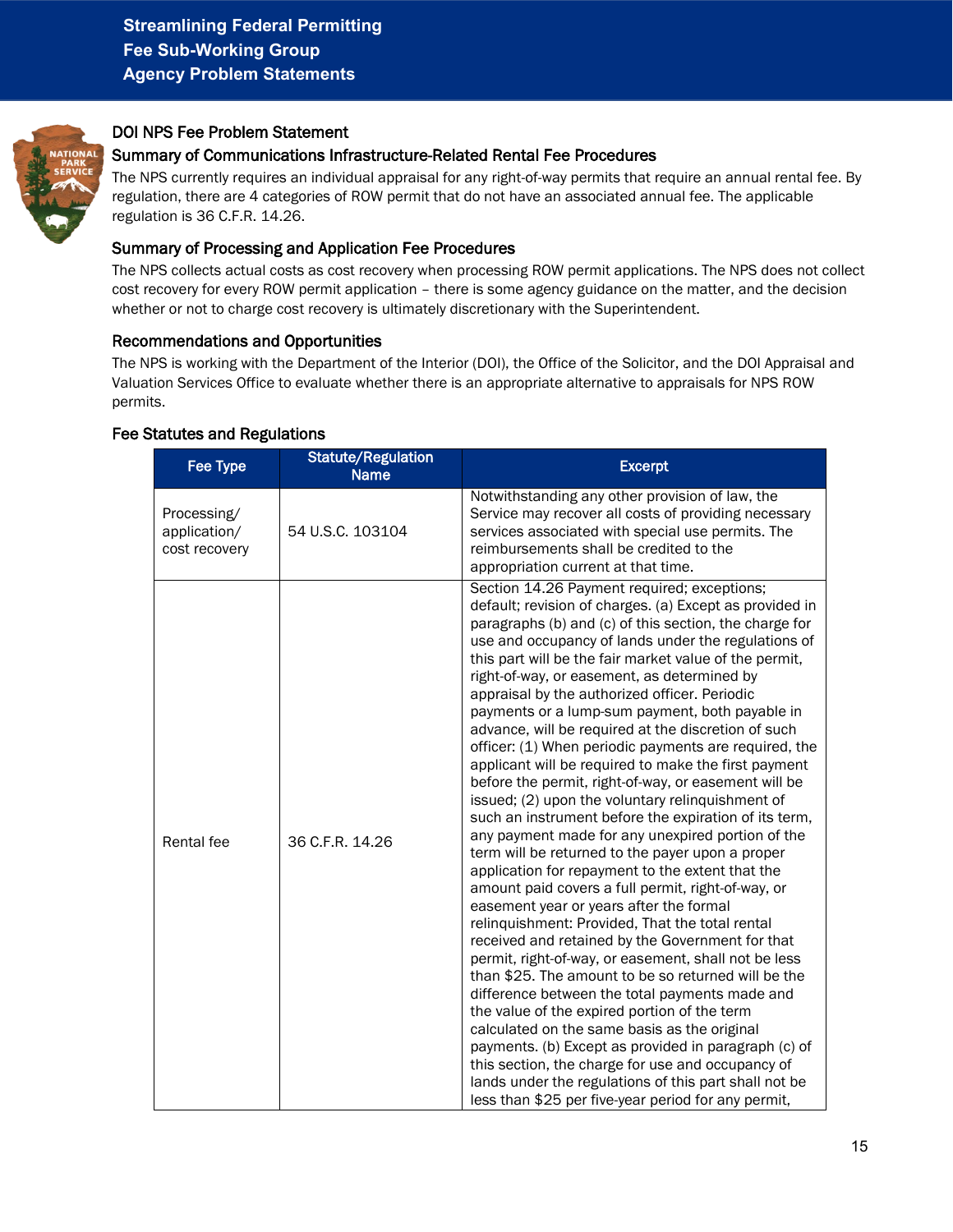| right-of-way, or easement issued. (c) No charge will    |
|---------------------------------------------------------|
| be made for the use and occupancy of lands under        |
| the regulations of this part: (1) Where the use and     |
|                                                         |
| occupancy are exclusively for irrigation projects,      |
| municipally operated projects, or nonprofit or Rural    |
| Electrification Administration projects, or where the   |
| use is by a Federal governmental agency. (2) Where      |
| the permit, right-of-way, or easement is granted        |
| under the regulations in Subpart D. (d) If a charge     |
| required by this section is not paid when due, and      |
| such default shall continue for 30 days after notice,   |
| action may be taken to cancel the permit, right-of-     |
| way, or easement. After default has occurred,           |
| structures, buildings, or other equipment may be        |
| removed from the servient lands except upon written     |
| permission first obtained from the authorized officer.  |
| (e) At any time not less than five years after either   |
| the grant of the permit, right-of-way, or easement or   |
| the last revision of charges thereunder, the            |
| authorized officer, after reasonable notice and         |
| opportunity for hearing, may review such charges        |
| and impose such new charges as may be reasonable        |
|                                                         |
| and proper commencing with the ensuing charge           |
| year. (f) The provisions of this section shall not have |
| the effect of changing, modifying, or amending the      |
| rental rates or charges imposed for existing water      |
| power projects under rights-of-way previously           |
| approved by this Department.                            |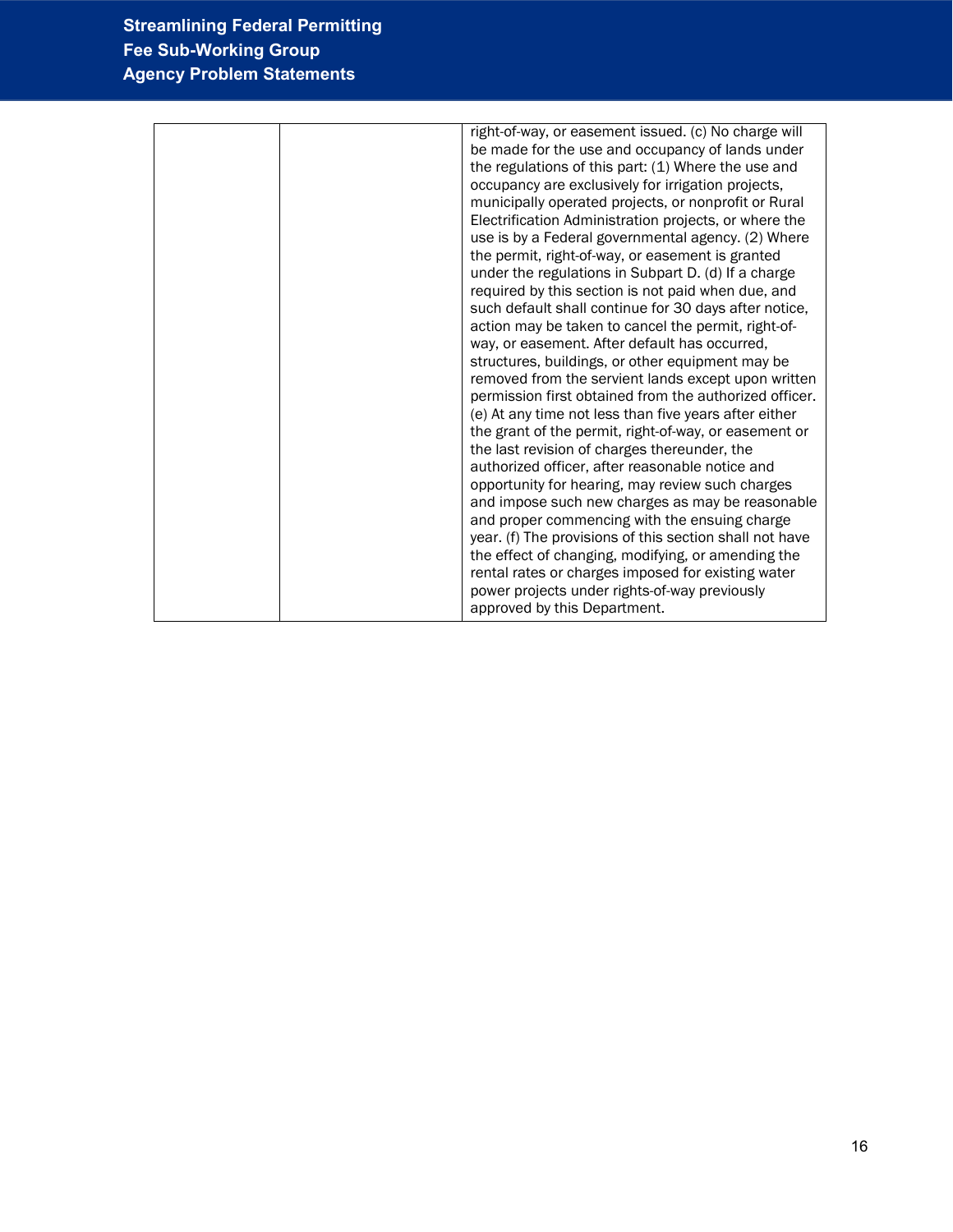# <span id="page-16-0"></span>General Services Administration Problem Statement

## Summary of Communications Infrastructure-Related Rental Fee Procedures

Leasing rooftop space and land for commercial antennas is an important part of the GSA Outlease Program. The Presidential Memorandum, "Facilitating Access to Federal Property for the Siting of Mobile Services," signed August 10, 1995, directed that Federal properties be made available for use by private telecommunication companies. The passage of the Telecommunications Act of 1996 (47 U.S.C. 332) further underscored the Federal Government's role in facilitating broader deployment of telecommunications across the Nation. More recently, Congress enacted the MOBILE NOW Act (title VI of Public Law 115-141, March 23, 2018) and President Trump issued an executive order on Streamlining and Expediting Requests to Locate Broadband Facilities in Rural America (January 8, 2018), both of which reiterated this Administration's commitment to accelerating the development and commercialization of wireless technology. Consistent with these policies, GSA has outleased commercial antennas on many of its Federal facilities.

GSA's regulatory policy for siting antennas on Federal property is set forth in subpart B of part 102-79 of the Federal Management Regulation (FMR), specifically sections 102-79.70 through 102-79.100. This policy applies to all property under the jurisdiction, custody or control of GSA, including those properties delegated to other Federal agencies by the Administrator of General Services. The FMR sections describe in detail the policy agencies must follow concerning the placement of commercial antennas on Federal property, the criteria they must consider when evaluating antenna siting requests and the fees that may be assessed for antenna site placements. GSA's outlease antenna rates are negotiated based on current commercial market conditions and must approximate commercial charges for comparable space and services. The rates are not subject to the standard GSA pricing policy. In areas too remote to establish easily a comparable market rate, GSA's Contracting Officers work with their regional appraisers to determine a reasonable rate. Another resource GSA occasionally relies upon to set antenna rental rates in remote markets is the **antenna pricing index** of the Bureau of Land Management.

Due to the complexity of newer antenna installations, GSA may involve contracted engineers to assist in the installation process. When GSA incurs additional costs to retain these engineers, the costs are passed onto the telecommunications company.

GSA also charges for the square footage of ground or interior space of a facility required by the supporting electronics cabinetry. Cabinetry located within a Federal facility is subject to the prevailing rental rates for storage, mechanical, electrical closet, or penthouse space. Rooftop space used to house the supporting electronics cabinet is subject to a negotiated rate and may be blended with the antenna rate.

Pursuant to P.L. 112-96, applicants for the grant of a right-of-way or easement are charged a fee based upon direct cost recovery. Cost recovery refers to all direct costs incurred by the Federal Government, including administrative costs, materials, labor, and expenses directly related to application processing, approval, termination, and creation of the right-of-way or easement. Cost recovery fees are not land use fees. Applicants are also charged an annual fee to reimburse the Federal Government for monitoring compliance with the terms and conditions of the grant. GSA's cost recovery fees are re-evaluated every five years.

#### Summary of Processing and Application Procedures

When GSA is contacted by a commercial telecommunications company interested in outleasing space for an antenna, we require the company to submit an application. GSA historically used Common Form 3729 (Wireless Telecommunication Industry Application); however, this form expired, and GSA now uses SF-299 in its current iteration pending review and approval of the updated SF-299. The telecommunications company is required to provide GSA with a copy of its current FCC license and a Radio Frequency Interference Certification Report.

If the property is listed in or eligible for listing in the National Register of Historic Places, the GSA Regional Historic Preservation Officer is involved to help determine the suitability of the location. Section 111 of the National Historic Preservation Act of 1966, as amended, 54 U.S.C. 306121 and 306122 (Section 111), authorizes any Federal agency to lease historic property not needed for current or projected agency purposes to non-federal entities, provided that the lease will adequately ensure the preservation of the historic property.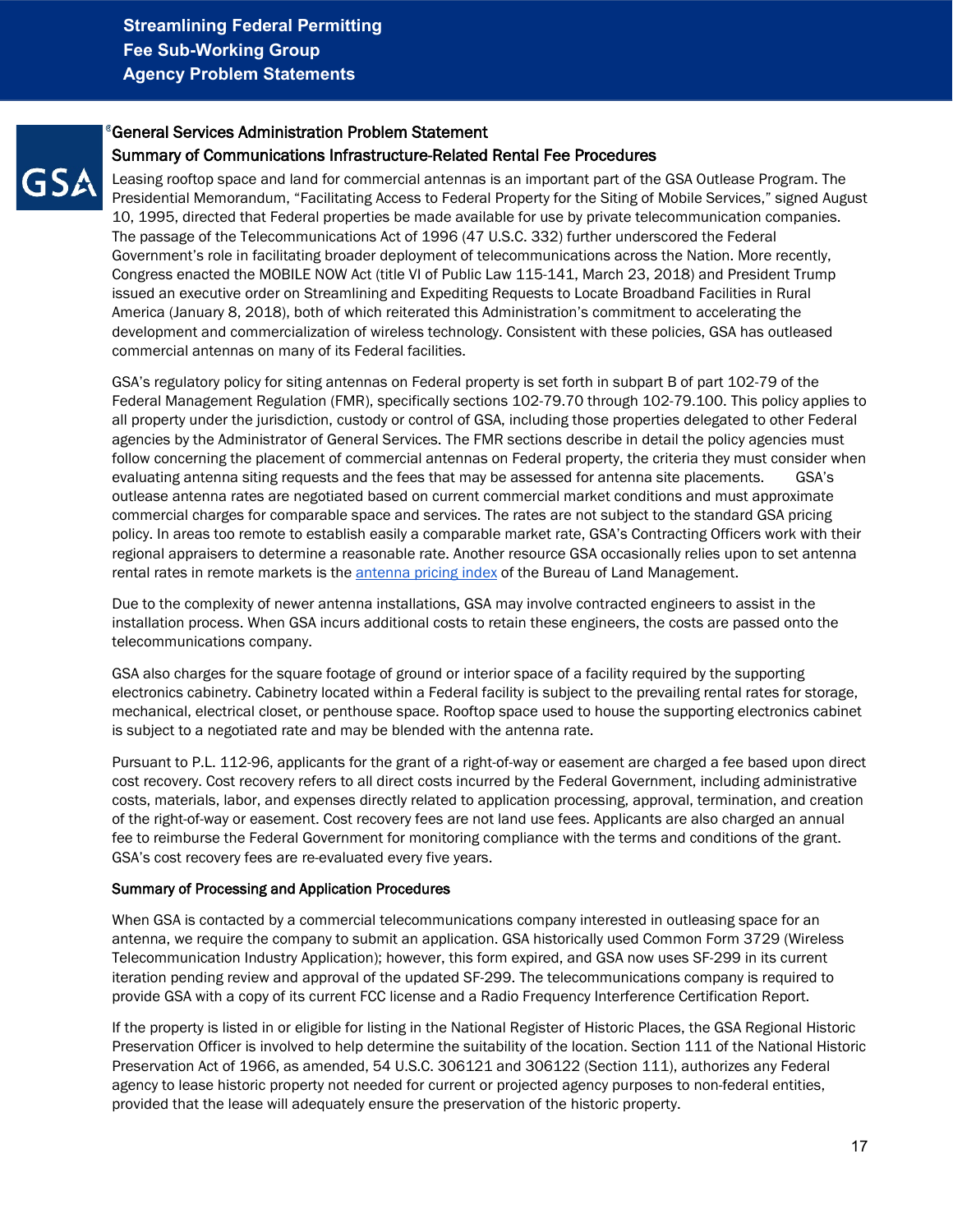#### Summary, Recommendations and Opportunities

Commercial antennas located on property under the jurisdiction, custody or control of GSA are subject to the same rate setting policies and procedures that apply to any other GSA commercial outlease. That is, outlease antenna pricing is market based. GSA may charge additional fees for square footage of ground or interior space of a facility required by the supporting electronics cabinetry, and to recover its direct costs. With advances in telecommunications technologies, new antenna installs have the potential to be much more expensive than previous installations. GSA has a number of authorities that it will continue to use to facilitate the deployment of commercial antennas on Federal property, including 40 U.S.C. 581(h)(1), Section 111, section 412 of the Consolidated Appropriations Act, 2005, title V, General Services Administration, General Provisions, Public Law 108-447, and for surplus property, 40 U.S.C. 543. The charges or fees assessed by GSA for the placement of antennas and supporting services in GSA-controlled space are generally deposited into GSA's Federal Buildings Fund, and are available for real property management and related activities as provided in annual appropriation laws.

| <b>Fee Type</b>   | <b>Statute/Regulation</b><br><b>Name</b>                                             | <b>Excerpt</b>                                                                                                                                                                                                                                                                                                                                                                                                                                                                                                                                                                                                                                                                                                                                                                                                                                                                |
|-------------------|--------------------------------------------------------------------------------------|-------------------------------------------------------------------------------------------------------------------------------------------------------------------------------------------------------------------------------------------------------------------------------------------------------------------------------------------------------------------------------------------------------------------------------------------------------------------------------------------------------------------------------------------------------------------------------------------------------------------------------------------------------------------------------------------------------------------------------------------------------------------------------------------------------------------------------------------------------------------------------|
| <b>Rental Fee</b> | Cooperative Use Act - 40<br>U.S.C. 581(h)                                            | (h) Cooperative Use of Public Buildings.-<br>(1) Leasing space for commercial and other<br>purposes.-<br>The Administrator may lease space on a major<br>pedestrian access level, courtyard, or rooftop of a<br>public building to a person, firm, or organization<br>engaged in commercial, cultural, educational, or<br>recreational activity (as defined in section 3306(a) of<br>this title). The Administrator shall establish a rental<br>rate for leased space equivalent to the prevailing<br>commercial rate for comparable space devoted to a<br>similar purpose in the vicinity of the public building.<br>The lease may be negotiated without competitive<br>bids, but shall contain terms and conditions and be<br>negotiated pursuant to procedures that the<br>Administrator considers necessary to promote<br>competition and to protect the public interest. |
| <b>Rental Fee</b> | <b>Adaptive Use - Section</b><br>111 of the NHPA (54<br>U.S.C. 306121 and<br>306122) | Section 306121. Lease or exchange<br>(a) Authority To Lease or Exchange.-Notwithstanding<br>any other provision of law, each Federal agency, after<br>consultation with the Council-<br>(1) shall, to the extent practicable, establish and<br>implement alternatives (including adaptive use) for<br>historic property that is not needed for current or<br>projected agency purposes; and<br>(2) may lease historic property owned by the agency<br>to any person or organization, or exchange any<br>property owned by the agency with comparable<br>historic property, if the agency head determines that<br>the lease or exchange will adequately ensure the<br>preservation of the historic property.                                                                                                                                                                   |